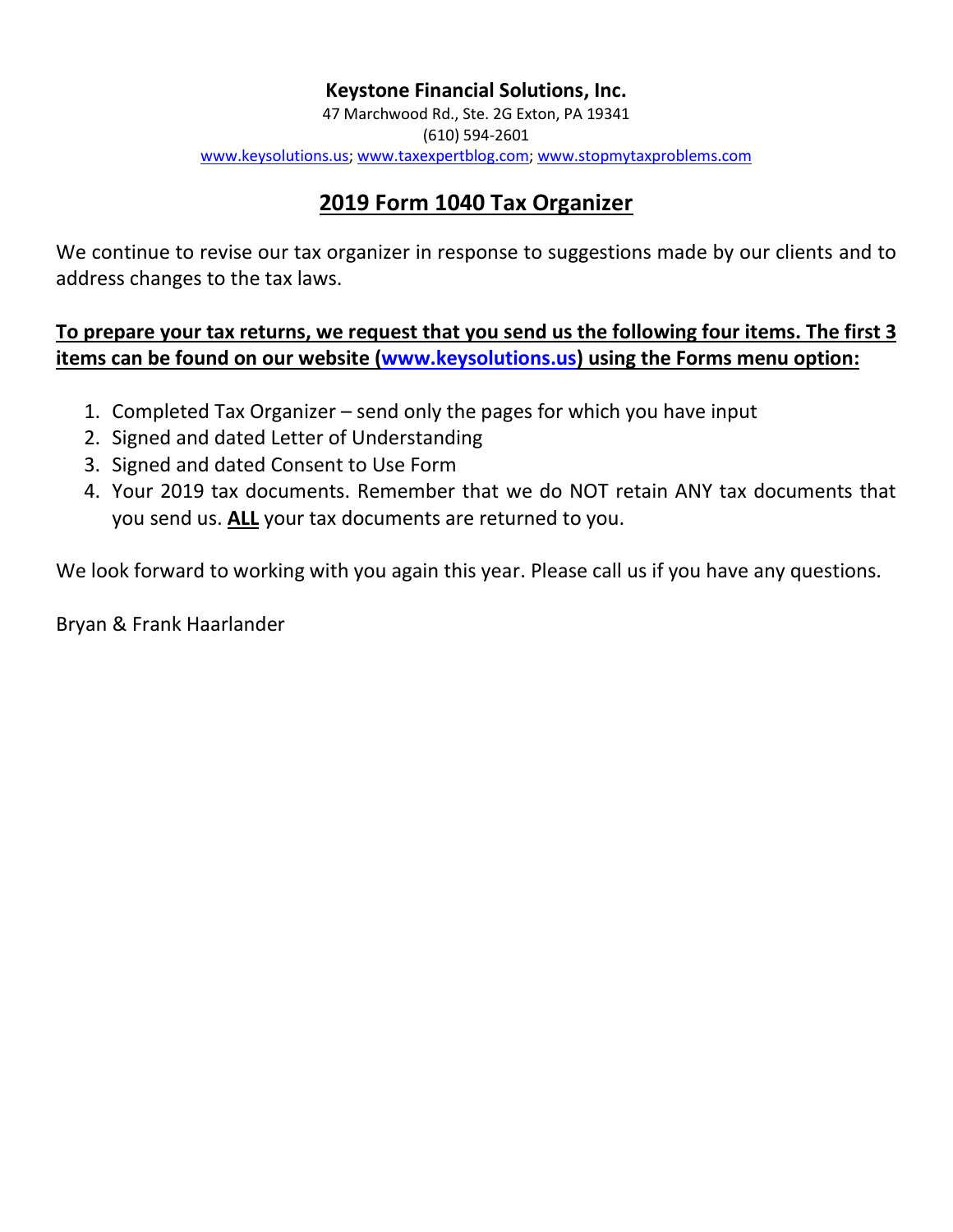# **THE PROCESS**

When preparing your returns, our primary objectives are to make sure that you (1) pay the lowest income taxes allowed by law, (2) minimize the likelihood of the IRS selecting your return for audit, (3) identify tax savings opportunities or financial suggestions that increase your net worth, and (4) keep our fees to a minimum.

Y**ou can minimize our fees by carefully following our instructions**. It is very important that you read the instructions included herein. When completing the tax organizer, please **READ THE NOTES** on the organizer pages and only send us the pages that you have completed. Do not send us blank organizer pages. Failure to read the notes and follow the instructions could result in you losing a valuable tax deduction or increasing your odds of being audited by the IRS . . . two very undesirable results.

**Understanding the Tax Preparation Process:** Here are some important dates and considerations for us to help manage your expectations:

**WHEN to send us your tax information**: The simple answer is ASAP!!! We request that you have all of your tax information to us **by March 14,** and all open items addressed by **March 31** for us to *guarantee* an on-time filing (we routinely receive documentation well into April and still complete the tax returns on time - we just can't promise it.)

**Turn-around Time**: We normally begin preparing your return within **4-9** days after receiving all of your tax documents. The later we receive your tax documents the longer the turnaround time. After reviewing your tax information, we will email you with any questions we have. It is your responsibility to respond to those questions ASAP.

**Draft Returns**: Immediately after your return is prepared, we will send you a draft of your return for you to review, along with an invoice for our services.

**E-File authorization forms:** Once you have reviewed your draft return and remitted payment, we will send you the e-file authorization forms for you to sign, date, and return to us.

**HOW to send us your tax information**: We prefer that you mail, hand deliver, or upload to us all your 2019 tax documents at one time. If you have all your tax information except for a single item or two, please send us the information you have and include a note or send us an email about the missing information. This allows us to immediately begin to prepare your return.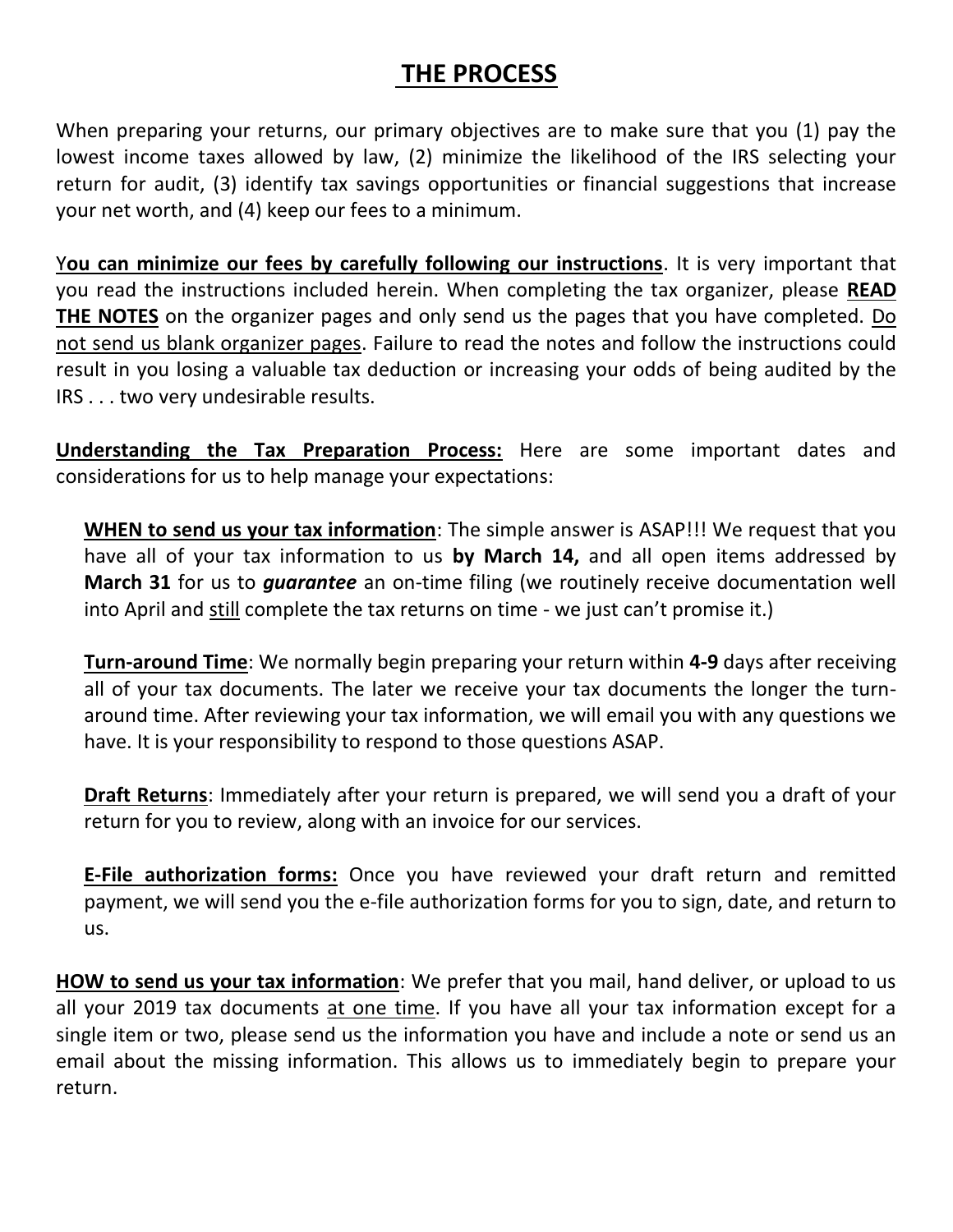If you choose to use the **[SEND FILES](https://www.accountingsecureshare.com/files/request.php?account=info@keysolutions.us)** 256-bit encrypted file transfer system found on our website to send us your tax documents, we request that you send these as **ONE SINGLE PDF FILE** or send all of your documents in a zipped file. **We do NOT accept jpg or other image software**.

Creating a PDF file – most operating systems have a PDF printer already installed. If not, search the Internet for "free PDF printers" (we use Cute PDF ourselves). There is also a site called [www.pdfmerge.com](http://www.pdfmerge.com/) which will merge most PDFs into one big PDF file – and it is free.

Due to the volume of tax returns we process during the tax filing season, it is not practical for us to send confirmations that we have received your tax documents. If you desire a confirmation that your tax information was received by us, we suggest that you send your information by U.S. Certified mail with a return receipt requested, U.S. Priority Mail with a tracking number that you can follow, or use a private carrier such as UPS or Fedex.

If you recently experienced significant changes in your life and/or have a financial situation or tax event that you feel warrants a personal meeting with us, please call us at (610) 594-2601 to schedule an appointment.

# **Housekeeping Items:**

- **Print legibly & Use Whole Dollars Only**. It is important that you diligently complete this organizer. If you don't understand something, don't ignore it. Instead, call us for an explanation. Your diligence will assist us in preparing a complete and accurate return for you to minimize your tax liabilities.
- If we need additional information from you or clarification, we will contact you by email. Be sure to check your email daily after sending us your tax information. It would be appreciated, to keep our fees to a minimum, if you responded to our emails for additional information when you have **ALL** of the requested information rather than send separate responses for each question.
- If you received any **correspondence from a tax authority** during the past year, enclose a copy.
- Do **NOT** send us any voucher forms or estimated income tax voucher payments forms as we will generate these for you.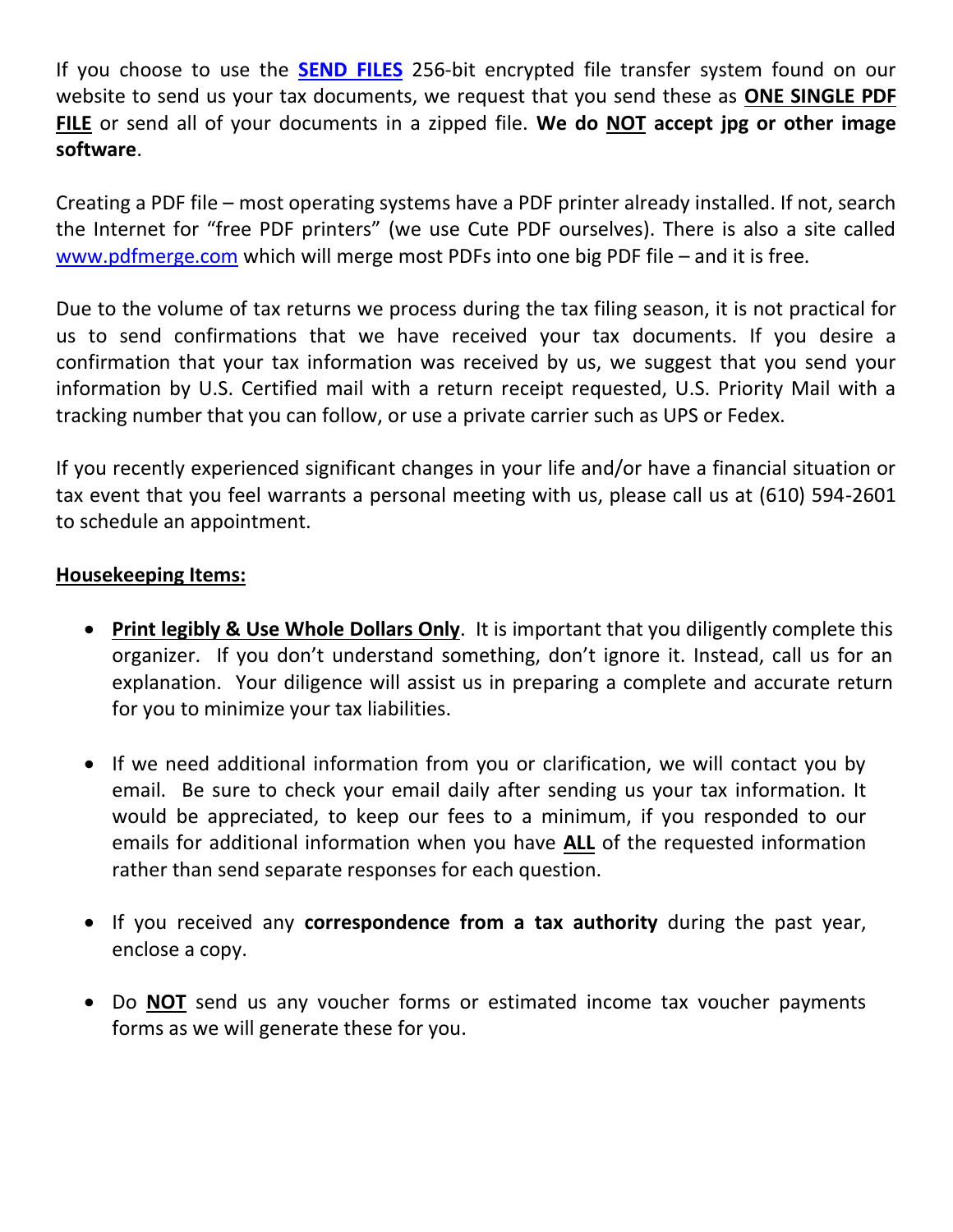# **DATA INPUT PAGES RETURN THESE PAGES TO KEYSTONE FINANCIAL SOLUTIONS**

## **NEW Clients: Complete this page. RETURNING Clients: ONLY complete those items that have changed from last year.**

| (As per Social Security Records)                                                 |                                                                                                                            |
|----------------------------------------------------------------------------------|----------------------------------------------------------------------------------------------------------------------------|
|                                                                                  |                                                                                                                            |
| Is Taxpayer Blind/Disabled? Circle Yes or No                                     |                                                                                                                            |
| Evening Phone: ______________________                                            | Cell Phone:                                                                                                                |
|                                                                                  |                                                                                                                            |
|                                                                                  | Occupation: ________________________                                                                                       |
| (As per Social Security Records)                                                 |                                                                                                                            |
|                                                                                  |                                                                                                                            |
| Is Spouse Blind/Disabled? Circle Yes or No                                       | Day Time Phone: ______________________                                                                                     |
| Evening Phone: _____________________                                             | Cell Phone:                                                                                                                |
|                                                                                  |                                                                                                                            |
| *Note: We do not recommend using your business email address for privacy issues. |                                                                                                                            |
|                                                                                  |                                                                                                                            |
| <b>Mailing Address:</b>                                                          |                                                                                                                            |
|                                                                                  |                                                                                                                            |
|                                                                                  |                                                                                                                            |
| will be determined according to the tax law.                                     | Please place a check mark $(v)$ on the appropriate line below regarding your desired filing status. Your actual tax status |
| Single                                                                           |                                                                                                                            |
| Married Joint                                                                    |                                                                                                                            |
| Surviving Widow / Widower                                                        |                                                                                                                            |
|                                                                                  | Head of Household (requires a dependent) - Complete HOH Checklist - New 2019 Requirement                                   |

\_\_\_\_\_ Married Filing Separately (enter spouse's full name & SS #) \_\_\_\_\_\_\_\_\_\_\_\_\_\_\_\_\_\_\_\_\_\_\_\_\_\_\_\_\_\_\_\_\_ .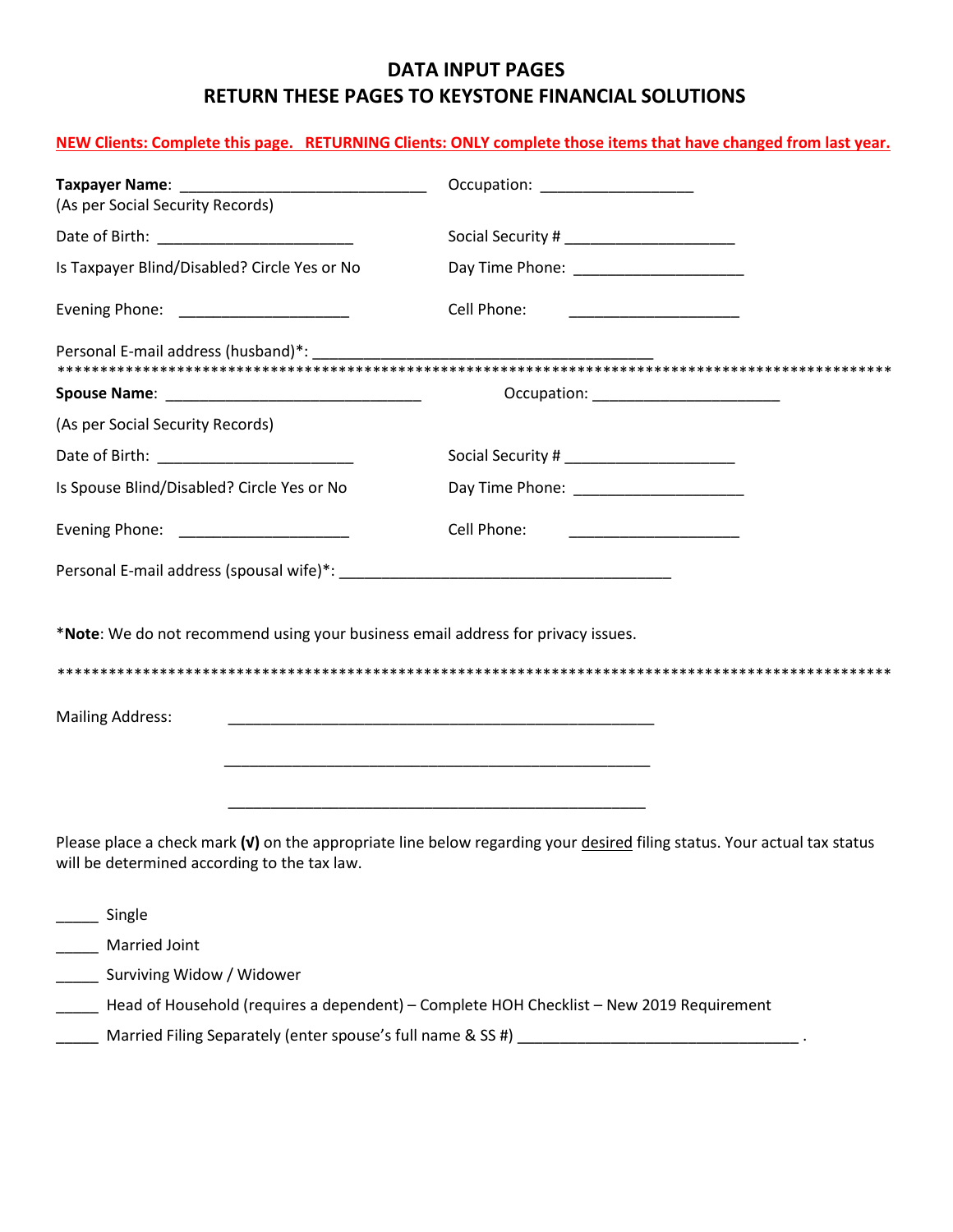(TAXPAYER NAME)

\_\_\_\_\_\_\_\_\_\_\_\_\_\_\_\_\_\_\_\_\_\_\_\_\_\_\_\_\_\_\_

#### **ALL CLIENTS MUST COMPLETE THIS FORM**

#### **Direct Deposit of Refunds or Direct Debit of Balance Due**

Do you want to have your tax payments due and/or your refunds directly debited or deposited into your checking account?

This is a nice feature as you do not have to worry about sending a check to a tax authority if a balance is due and will accelerate your receipt of any refund check. This is a particularly nice feature for those who find themselves filing at the very last minute or will be away on vacation.

If you wish to use this feature, attach a voided check from your **checking** account. We will automatically direct the tax jurisdiction to withdraw any balance due from your checking account **on the statutory due date of the return**.

#### **Local Return (Paper return that we prepare for you to mail to tax authority)**

\_\_\_\_\_\_\_\_\_\_\_\_\_\_\_\_\_\_\_\_\_\_\_\_\_\_\_\_\_\_\_\_\_\_\_\_\_\_\_\_\_\_\_\_\_\_\_\_\_\_\_\_\_\_\_\_\_\_\_\_\_\_\_\_\_\_.

Do you want KFS to prepare this return for you?

If you answerered "yes", insert name of your county and school district

NOTE: If you require more than one local return or a Philadelphia return, there will be an additional charge.

**If you moved during the year, provide us with the dates (XX/XX/XXXX) that you resided at each residence. \_\_\_\_\_\_\_\_\_\_\_\_\_\_\_\_\_\_\_\_\_\_\_\_\_\_\_\_\_\_\_\_\_\_ and the address of your former residence** 

**\_\_\_\_\_\_\_\_\_\_\_\_\_\_\_\_\_\_\_\_\_\_\_\_\_\_\_\_\_\_\_\_\_\_\_\_\_\_\_\_\_\_\_\_\_\_\_\_\_\_\_\_\_\_\_\_\_\_\_\_\_\_\_\_\_\_\_\_\_\_\_\_\_\_\_\_\_\_\_** 

NOTE: If you do not have sufficient taxes withheld during the tax year, the local tax authorities likely require that you remit quarterly voucher payments. You need to check with your local tax collector.

#### **Copies of your Tax Returns**

Every client will be sent an electronic (pdf) copy of all tax returns prepared by us. These returns will be sent to you via our encrypted file transfer system. Remember that this system is **not** a storage system. Thus, it is your responsibility to download these returns from our website to your computer upon notification by the system that your returns have been uploaded. If you misplace your electronic copy and request that we make you another copy, there will be a \$50.00 charge to do so.

Do you want us to print out and and send you paper copies of your tax returns for your files? There will be a **\$65** additional charge if you check the "Yes" box. Don't forget that you can print your own paper return from the electronic copy you will be sent.

#### **Mailing/Pickup of Return(s) & Tax Docs**

I wish to pick up my tax documents at KFS's office when my returns are completed. Do not mail my tax documents to me.

I hereby authorize Keystone Financial Solutions to mail my tax documents and tax forms to me using the USPS postal system and hold KFS harmless for doing so.

# **Yes No**

| Yes | No |
|-----|----|
|     |    |
| Yes | No |

| Y<br>АS<br>ΙO<br>ν |  |
|--------------------|--|
|                    |  |
|                    |  |



**Yes No**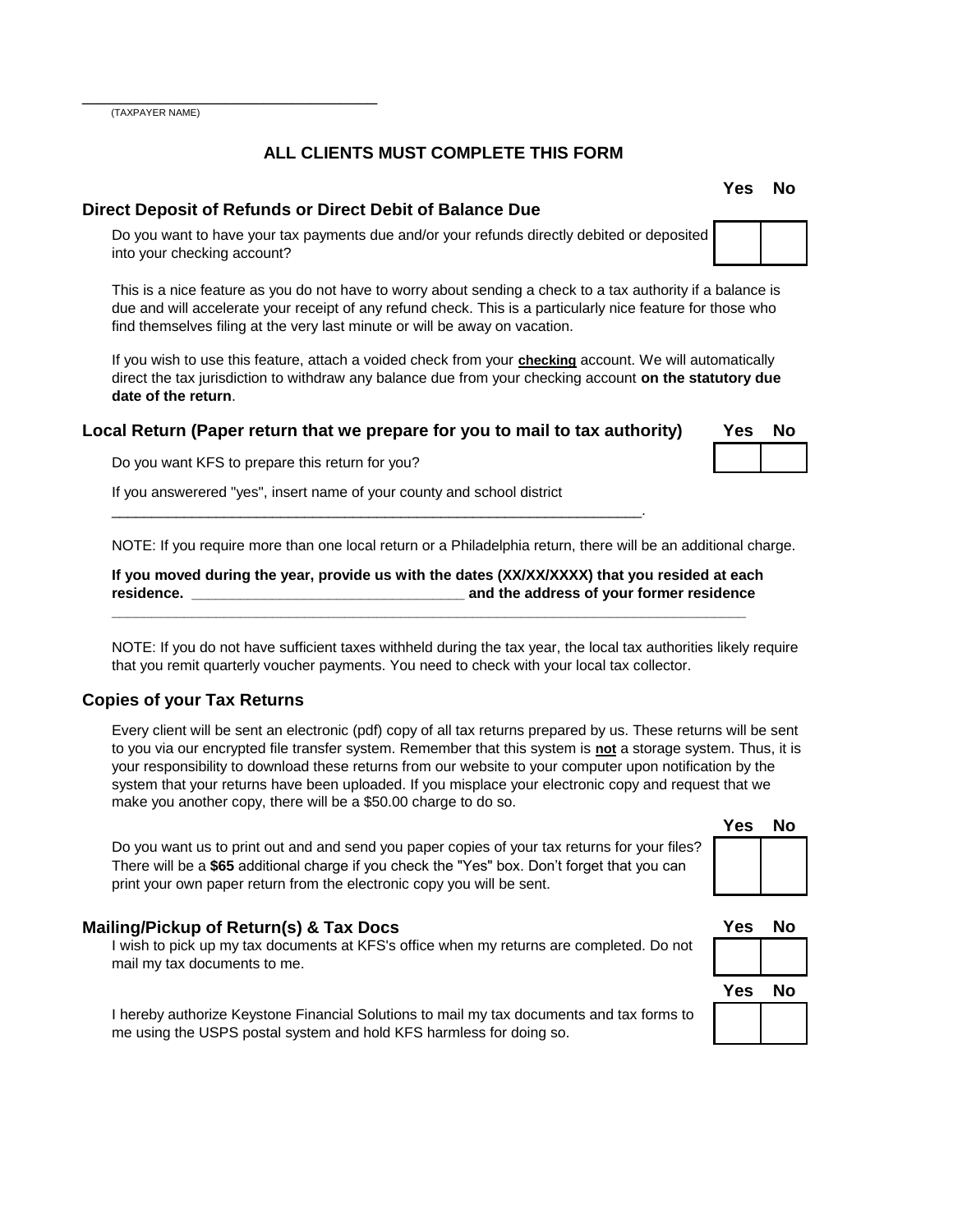#### **REPORTING SOURCES OF INCOME. Enter a "**√" **mark under the appropriate Yes or No column to indicate that you are including with the information you are sending us the indicated document. Yes No Comments**

| W-2 Wage Income from an employer?                                                              |  | Provide W-2 statements                                                                     |
|------------------------------------------------------------------------------------------------|--|--------------------------------------------------------------------------------------------|
| Last pay stub received in December of 2019.                                                    |  | Requested, not required.                                                                   |
| Interest income from bank or credit union (1099 INT)                                           |  | Provide 1099-INT statements.                                                               |
| Did you receive any dividend income?                                                           |  | Provide 1099-DIV statements                                                                |
| Did you receive any alimony income?<br>Enter amount received: \$                               |  | If yes, provide copy of alimony<br>agreement.                                              |
| Did you have any self employment or 1099 misc. Income?                                         |  | Complete Page 19                                                                           |
| Did you sell any stocks or bonds?                                                              |  | Send us brokerage statements                                                               |
| Did you exercise any employer stock options?                                                   |  | Provide employer stock option<br>statement(s) & brokerage<br>statements if stock was sold. |
| Did you receive any Pension, Annuity, or IRA distributions?                                    |  | Provide 1099-R statements                                                                  |
| Did you receive a K-1 form from a Partnership, S-Corporation,<br><b>Trust or Estate Income</b> |  | Provide K-1s and ALL literature<br>received from partnerships                              |
| Do you own a rental property?                                                                  |  | Complete Page 17                                                                           |
| Did you have cancelled debt?                                                                   |  | Provide 1099 or other details.                                                             |
| Did you receive any Unemployment Income                                                        |  | Provide 1099-G                                                                             |
| Did you receive any Social Security Retirement Income?                                         |  | Provide SSA-1099s                                                                          |
| Lotto or gambling winnings (W-2G)                                                              |  | Be sure to include proof of any<br>gambling losses.                                        |
| Did you purchase real estate?                                                                  |  | Provide HUD settlement sheet.                                                              |
| Did you sell real estate?                                                                      |  | Provide HUD settlement sheet<br>for the sale AND the original<br>purchase of the property. |
| Did you re-finance a home?                                                                     |  | Provide HUD settlement sheet<br>& Enter # of months of RE-FI:                              |
| Do you own or trade any crypto-currency, e.g., Bitcoin?                                        |  | If yes, immediately contact us.                                                            |
| Did you have any other form of income not listed above (jury<br>duty)?                         |  | If so, be sure to provide details<br>on a separate schedule.                               |
|                                                                                                |  |                                                                                            |
|                                                                                                |  |                                                                                            |

**Provide KFS with the appropriate Health Insurance Statement(s) you received:** 

- **Form 1095-A Health Insurance Marketplace Statement**
- **Form 1095-B** (Provided by your Health Insurance Company)
- **Form 1095-C Employer-Provided Health Insurance Offer & Coverage**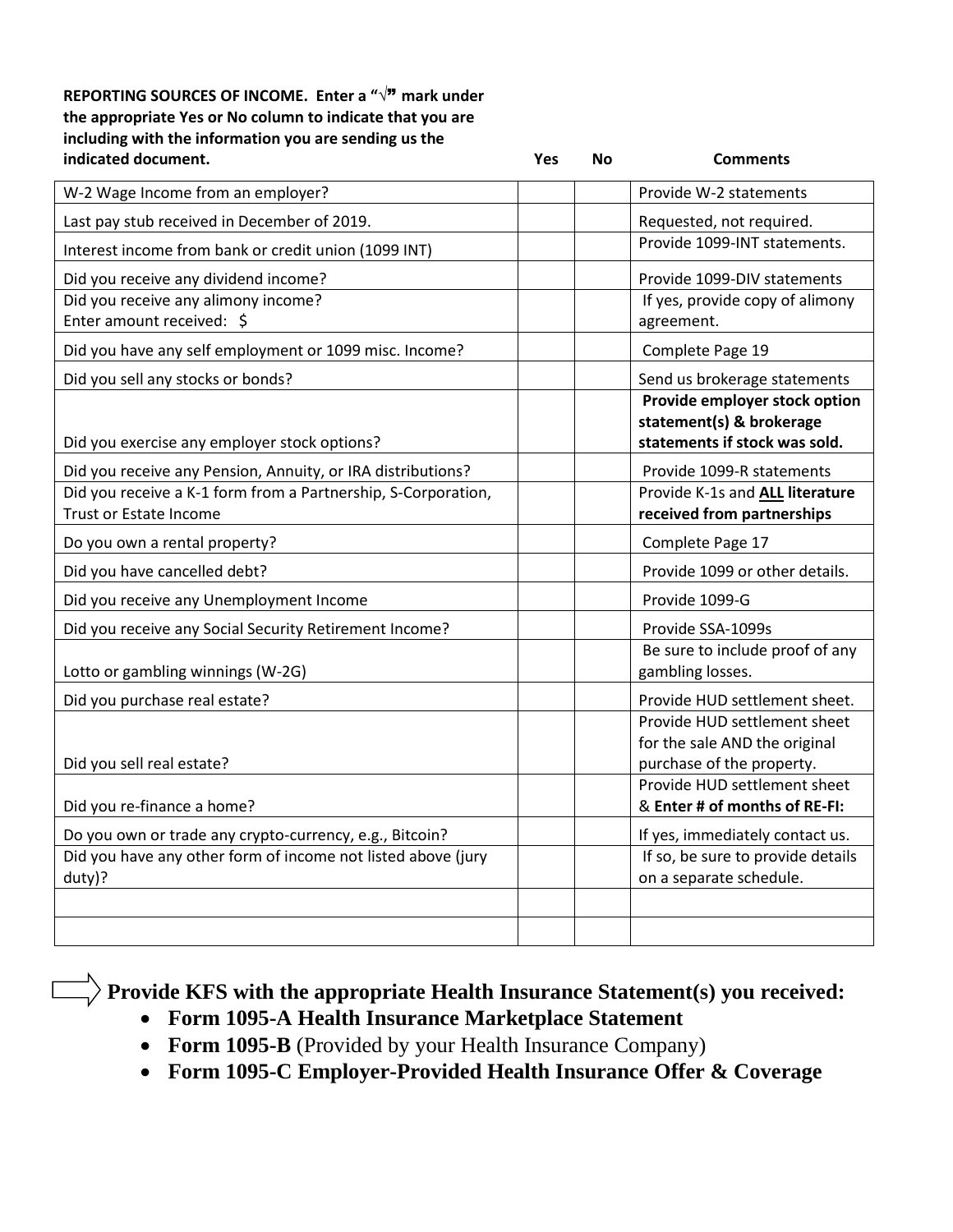# **TAX DEDUCTIONS & CREDITS you may be able to claim. Enter a "**√" **mark under the appropriate Yes or No column to indicate you have this type of expense. Where indicated, provide statements or receipts.**

|                                                                                                                                                                                                                                                 | Yes      | No       | <b>Details &amp; Amounts</b>                                                                |
|-------------------------------------------------------------------------------------------------------------------------------------------------------------------------------------------------------------------------------------------------|----------|----------|---------------------------------------------------------------------------------------------|
| Did you make any out-of-state or Internet purchases of property<br>that would be subject to sales tax if purchased in your state of<br>residence? Note: if you fail to check the "No" box, you will be<br>assessed your state's default amount. |          |          | If Yes box is checked, you must<br>enter the amount of purchases<br>made here $\rightarrow$ |
| Did you make contributions to a Health Savings Account other than<br>amounts shown on your W-2?                                                                                                                                                 |          |          | If yes, include copy of 2019<br><b>HSA</b> statement                                        |
| Did you make (or wish to make) an IRA or SEP contribution?                                                                                                                                                                                      |          |          | Complete Page 21                                                                            |
| If you are self-employed, did you pay health or dental insurance<br>premiums during the year? Provide \$ amount paid for each.                                                                                                                  |          |          | Enter \$\$ amount                                                                           |
| Did you pay alimony during the year? If so provide name of<br>spouse, SSN of spouse, & amount paid.                                                                                                                                             |          |          | If yes, provide copy of alimony<br>agreement.                                               |
| Did you pay interest on student loans?                                                                                                                                                                                                          |          |          | Provide statements.                                                                         |
| Did you make any contributions to a 529 plan?                                                                                                                                                                                                   |          |          | Provide copy of statement &<br>complete page 22                                             |
| Did anyone in your house attend higher education programs and<br>pay tuition? (YOU MUST INCLUDE COPY OF BURSAR STATEMENT)                                                                                                                       |          |          | If yes, provide 1098T for each<br>student & bursar statement<br>showing amounts paid.       |
| Did you pay for <i>unreimbursed</i> medical expenses during the year?                                                                                                                                                                           |          |          | Complete Page 15                                                                            |
| Did you make estimated tax payments during the year?                                                                                                                                                                                            |          |          | If yes, complete Page 13                                                                    |
| Did you pay any real estate taxes on your primary or secondary<br>home?                                                                                                                                                                         |          |          | If yes, provide 1098 statements<br>or paid receipts.                                        |
| Did you pay any day care?                                                                                                                                                                                                                       |          |          | Please complete Page 14                                                                     |
| Did you adopt a child or incur adoption expenses during the year?                                                                                                                                                                               |          |          | If yes, provide details.                                                                    |
| Did you pay any household employee more than \$2,000?                                                                                                                                                                                           |          |          | If yes, please contact us.                                                                  |
| Did you move during the year? If "yes", provide date of move.                                                                                                                                                                                   |          |          | Month, day & year.                                                                          |
| If you wish to designate \$3.00 to the Presidential Campaign?                                                                                                                                                                                   | H:<br>W: | Н:<br>W: | Check Yes or No column for<br>each spouse.                                                  |
|                                                                                                                                                                                                                                                 |          |          |                                                                                             |
| Did you purchase a new car or other high cost item?                                                                                                                                                                                             |          |          | Enter sales tax paid: \$                                                                    |
|                                                                                                                                                                                                                                                 |          |          | If yes, provide 1098                                                                        |
| Did you pay mortgage interest?<br>Did you make cash or check donations to charity? If you do not                                                                                                                                                |          |          | statements<br>Complete Page 16                                                              |
| have evidence of cash payments as shown on Ex. B, you will NOT<br>receive a tax deduction.                                                                                                                                                      |          |          |                                                                                             |
| Did you make non-cash donations to charity? You must complete<br><b>EVERY section of Ex. C to claim a tax deduction.</b>                                                                                                                        |          |          | Complete Page 24                                                                            |
|                                                                                                                                                                                                                                                 |          |          |                                                                                             |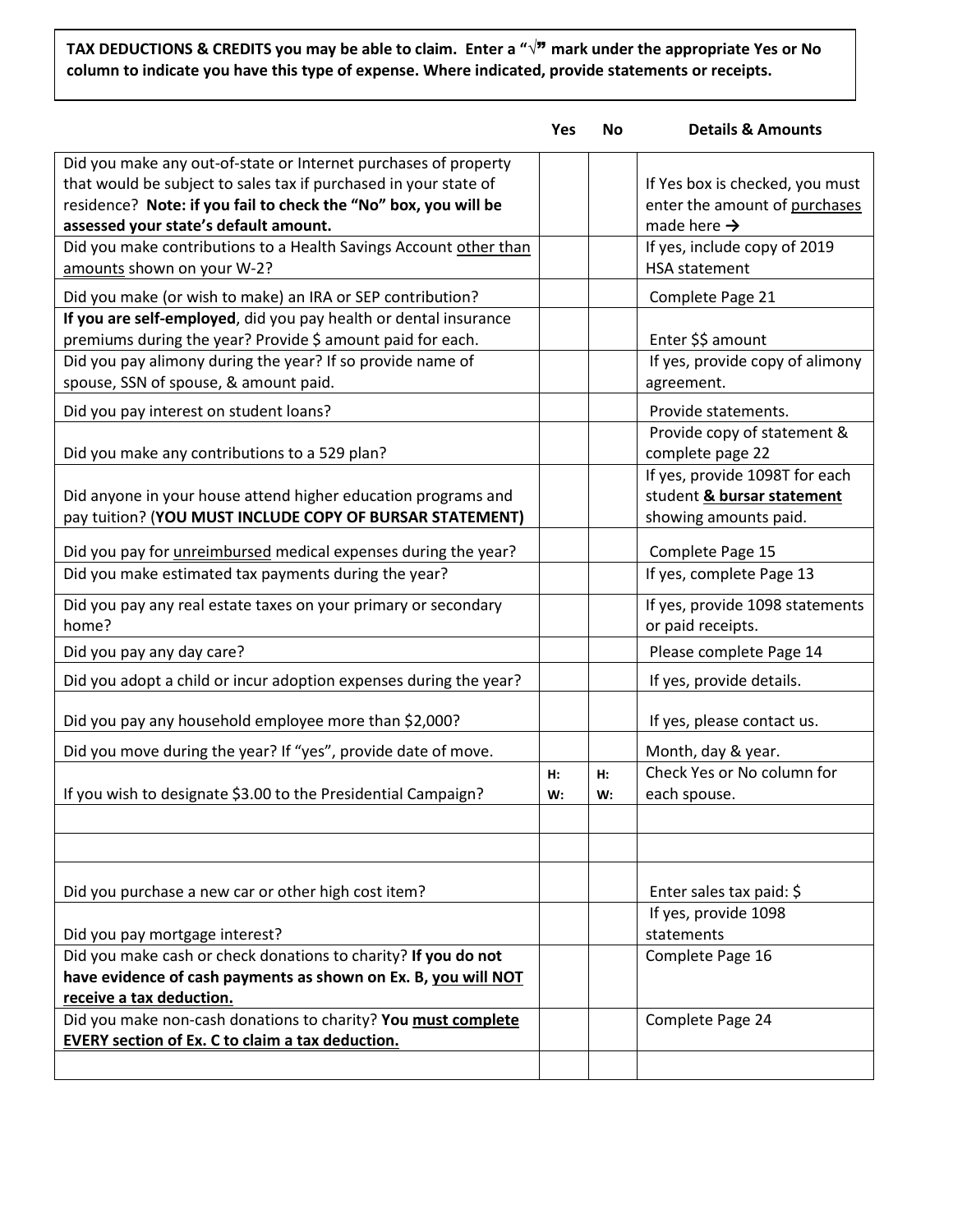(Name of Taxpayer)

\_\_\_\_\_\_\_\_\_\_\_\_\_\_\_\_\_\_\_\_\_\_\_\_\_\_\_\_\_\_\_\_\_\_\_\_

## **IDENTITY VERIFICATION TO THWART ID THEFT**

Some states are requesting drivers license (or state IDs) numbers to combat stolen identity tax fraud. PA is one of those states. However, providing this information to PA is not mandatory. The states claim that by the taxpayer providing this information, it allows the states to process refund claims much faster.

If you wish for us to include your driver's license information, please complete the information requested below.

## **NOTE: IF YOU ARE REQUIRED TO FILE A NEW YORK TAX RETURN, NY REQUIRES THIS INFORMATON.**

| Insert name here:                   |                         |                      |
|-------------------------------------|-------------------------|----------------------|
|                                     | (Taxpayer's First Name) | Spouse's First Name) |
| License/state ID number             |                         |                      |
| Issuing Date of license/state ID    |                         |                      |
| Expiration Date of license/state ID |                         |                      |
| State where ID was Issued           |                         |                      |

NOTE: BE SURE TO PRINT **VERY NEATLY AND CAREFULLY**. Failure to do so could result in your tax return and refund being unnecessarily delayed.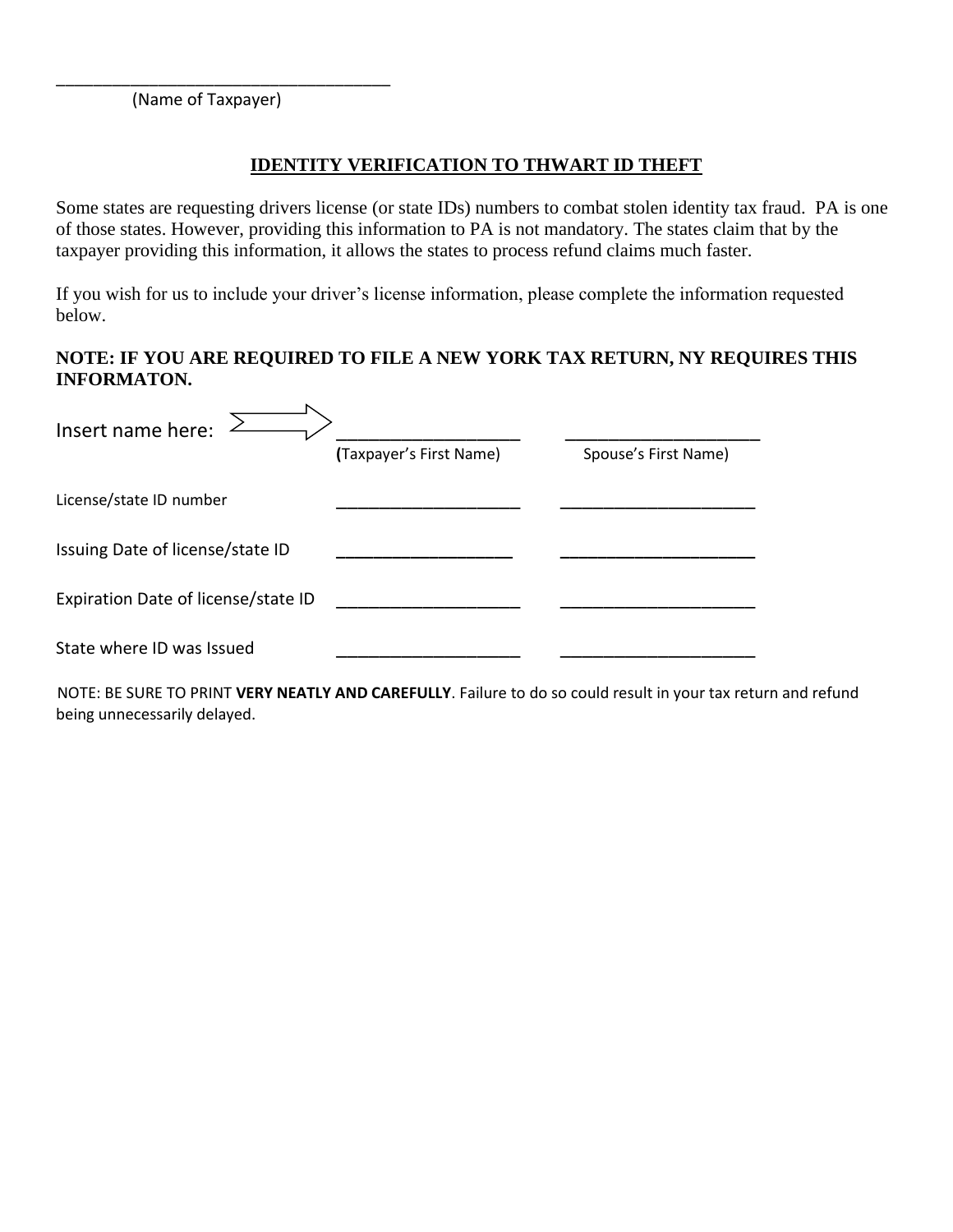(Name of Taxpayer)

\_\_\_\_\_\_\_\_\_\_\_\_\_\_\_\_\_\_\_\_\_\_\_\_\_\_\_\_\_\_\_\_\_\_\_\_

# **Foreign Account Tax Compliance Act (FATCA)**

# **NOTE: ALL CLIENTS MUST COMPLETE AND RETURN THIS PAGE TO US**

# **Be sure to respond to all three questions**.

**Read all of the information on this page carefully to avoid foreign account non-compliance and the imposition of IRS draconian penalties.** With the globalization of the economy, more and more people in the U.S. have foreign financial accounts. While there are many legitimate reasons to own foreign financial accounts, there are also responsibilities that go along with owning such accounts. Foreign account owners must remember that they may have to report their accounts to the government, even if the accounts do not generate any taxable income. This reporting requirement may also include foreign retirement plans.

# **QUESTION #1:**

**Foreign Accounts:** Did you, any entity that you have an ownership interest in, or any person in your household have a financial interest in, signature authority, or other authority over one or more foreign accounts (does not include U.S. mutual funds that have foreign investments) in a foreign country, **AND** did the aggregate value of all such foreign accounts exceed \$10,000 US at any time during the 2019 calendar year?

Circle your response: **YES NO**

**QUESTION #2:** If you responded "yes" to Question #1, please check the appropriate box below. Taxpayers who responded "yes" to Question #1 are required to electronically file FinCEN form 114 on or before April 15, 2019 with the U.S. Department of Treasury.

Although I/we answered "yes" to Question #1, I/we will self-prepare the FinCEN 114 or have another person prepare this return on my/our behalf.

\_\_\_\_\_\_\_\_ I/We answered "yes" to Question #1, and are requesting that Keystone Financial Solutions(KFS) prepare the FinCEN 114 form for us. We acknowledge that there will be a separate fee for preparing this form and that additional information will be needed from me/us to prepare this return and that such information must be received by KFS no later than March 31, 2019.

**Foreign Account Tax Compliance Act (FATCA)**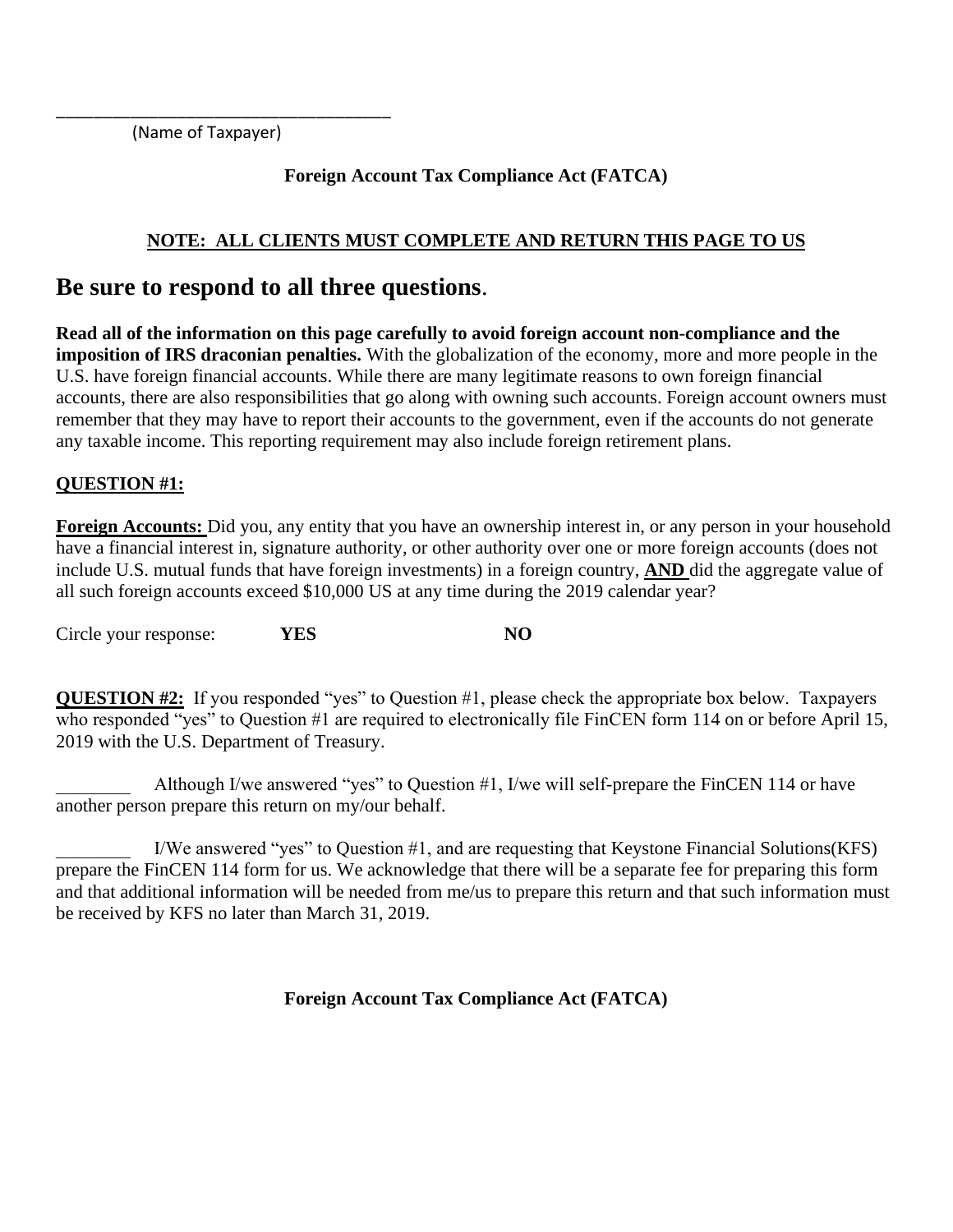(Name of Taxpayer)

\_\_\_\_\_\_\_\_\_\_\_\_\_\_\_\_\_\_\_\_\_\_\_\_\_\_\_\_\_\_\_\_\_\_\_\_

# **Foreign Account Tax Compliance Act (FATCA)**

# **NOTE: ALL CLIENTS MUST COMPLETE AND RETURN THIS PAGE TO KFS**

# **Foreign Entities**

**In addition to the U.S. Treasury reporting requirements, the IRS also requires information reporting** and the respective IRS tax forms are due when your income tax return is due, including extensions. **The IRS reporting requirements are in addition to the U.S. Department of the Treasury reporting requirements stated above**. Therefore, if you fall into one of the categories below, or if you have any direct or indirect foreign interests, you may be required to file applicable IRS forms.

- You are an individual or entity with ownership of foreign financial assets and meet the specified criteria (Form 8938);
- You are an officer, director or shareholder with respect to certain foreign corporations (Form 5471);
- You are a foreign-owned U.S. corporation or foreign corporation engaged in a U.S. trade or business (Form 5472);
- You are a U.S. transferor of property to a foreign corporation (Form 926);
- You are a U.S. person with an interest in a foreign trust (Forms 3520 and 3520-A); or
- You are a U.S. person with interests in a foreign partnership (Form 8865).

**QUESTION #3:** Do you fall into one of the categories listed above?

Circle your response: **YES NO**

If you responded "yes" to Question #3, please contact our office immediately as the filing of your Form 1040 may be required to include IRS Form 8938 which is due April 15, 2019.

**PLEASE NOTE**: If you do not return this to us or notify us in writing via a separate email or letter that you have a foreign reporting requirement, **we will presume that you do not have any such reporting requirement**. If you are not sure if you have a foreign reporting requirement, you need to immediately contact us for guidance.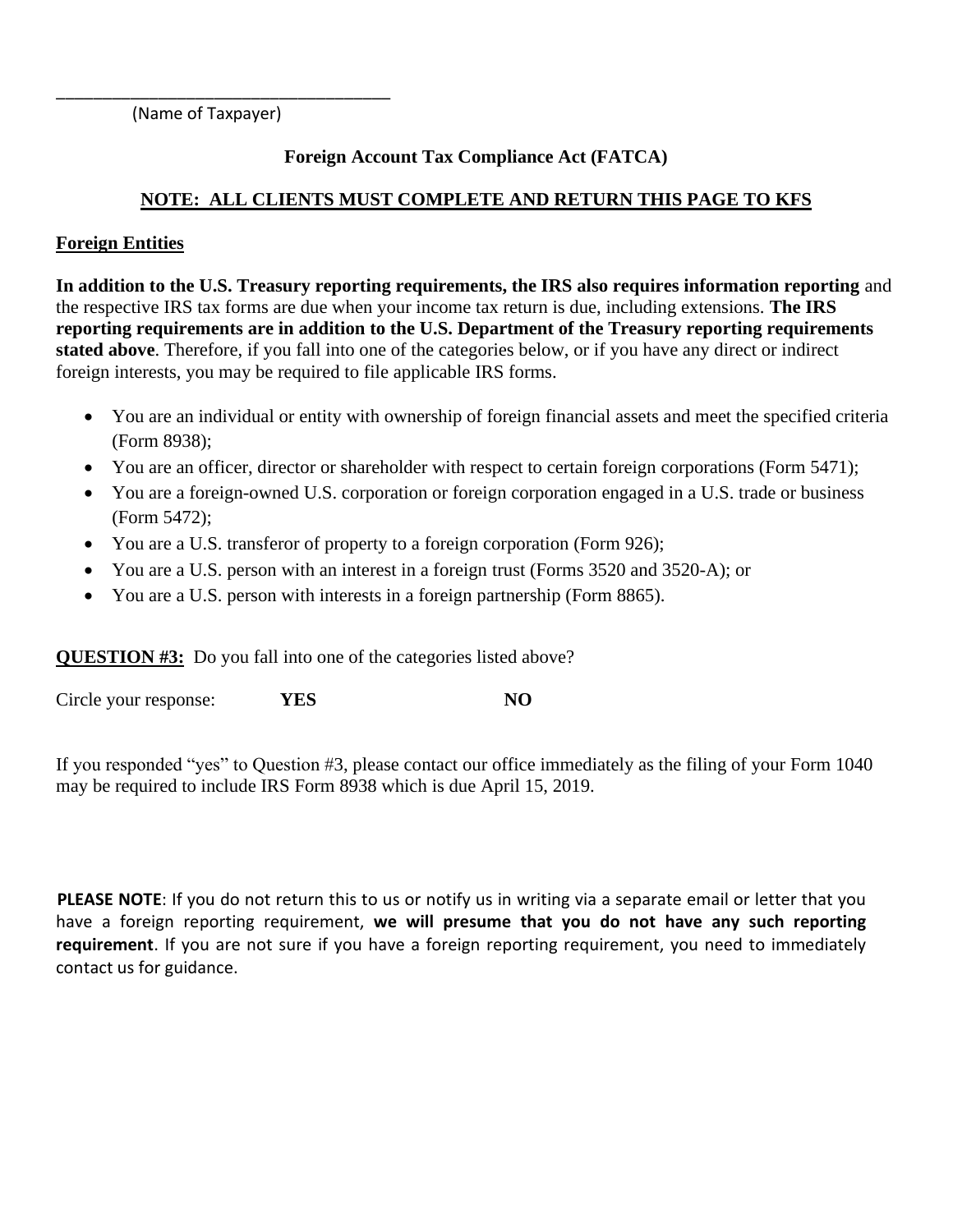# **DEPENDENTS**

#### **NOTE: NEW CLIENTS MUST complete this page**

## **NOTE: RETURNING CLIENTS - complete this page to show additions and/or deletions**

#### **(see NOTE at bottom of page).**

**NOTE: ALL NAMES MUST MATCH SOCIAL SECURITY CARDS to avoid IRS failing to accept tax return filing.** 

**PRINT LEGIBLY: If we cannot read your inputted information, the IRS will reject your return & it will have to be resubmitted.**

**NOTE: DO NOT INCLUDE YOURSELF OR YOUR SPOUSE ON THIS PAGE.**

| First & Last Name | Date of Birth | <b>Social Security Number</b> | Relationship<br>(Son, daughter, parent) |
|-------------------|---------------|-------------------------------|-----------------------------------------|
|                   |               |                               |                                         |
|                   |               |                               |                                         |
|                   |               |                               |                                         |
|                   |               |                               |                                         |
|                   |               |                               |                                         |
|                   |               |                               |                                         |
|                   |               |                               |                                         |
|                   |               |                               |                                         |
|                   |               |                               |                                         |

## **NOTE: IF YOU HAVE A DEPENDENT CHILD, YOU MUST ANSWER DUE DILIGENCE QUESTIONS ON THE NEXT PAGE.**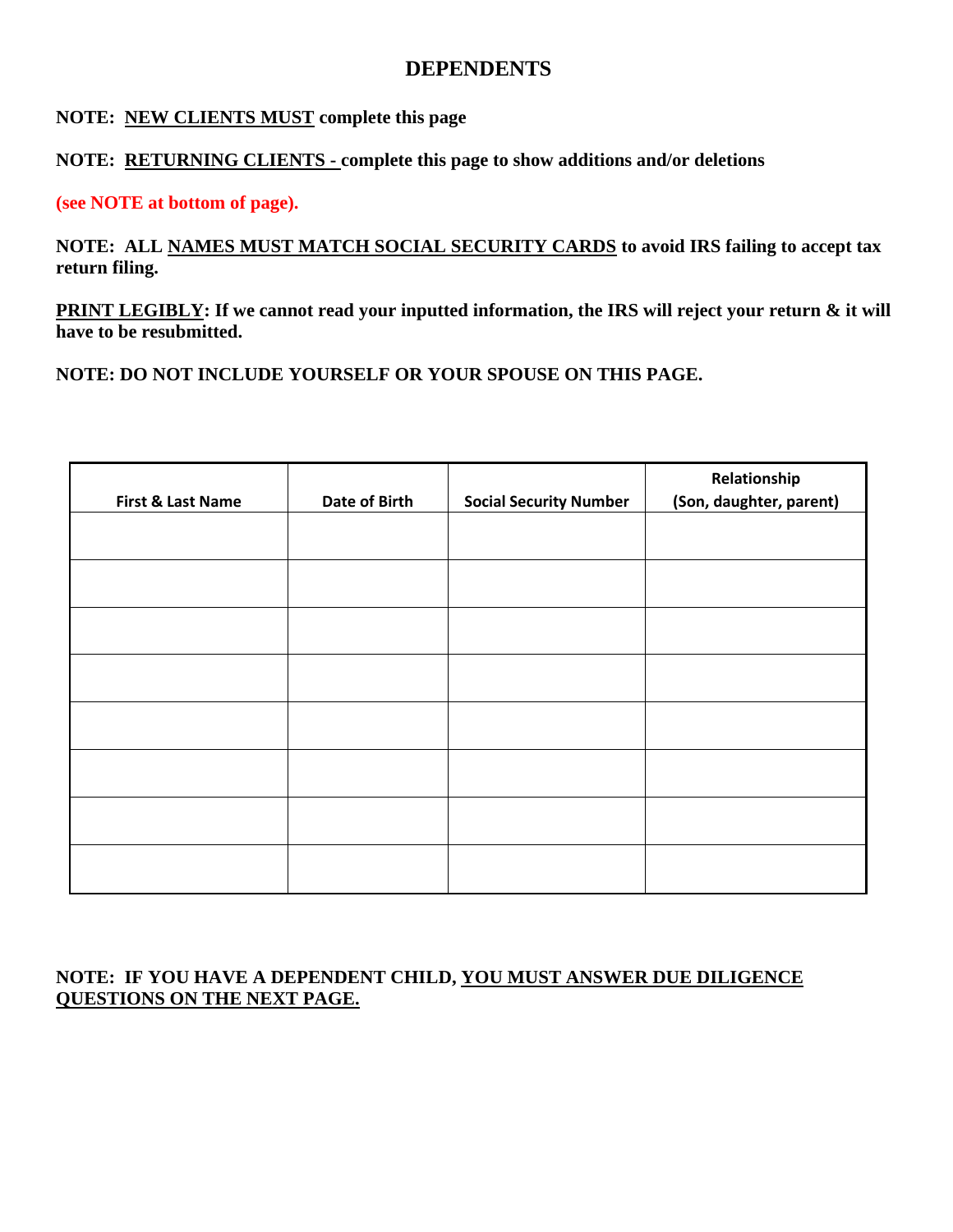# **DUE DILIGENCE QUESTIONS COMPLETE THIS PAGE IF YOU ARE CLAIMING A CHILD AS A DEPENDENT**

**NOTE: Due to taxpayers fraudulently claiming dependents, the IRS requires paid tax preparers to request additional information from our clients to ensure that they qualify for the Child Tax Credit, Additional Child Tax Credit, and/or the American Opportunity Educational Tax Credit.** 

**The following questions are intended to meet the requirements of the law, which essentially affirm that your child/children reside with you and that you can provide documentation that the child/children claimed by you as a dependent are actually your children.** 

- 1. Are the child/children you are claiming as dependents on this tax return actually your children? Circle YES or NO
- 2. Did all of your children reside with you for more than half of the calendar year (not counting temporary absences such as college, travel or other)? Circle YES or NO
- 3. If called upon to do so by the IRS, can you provide birth certificates for the children you are claiming as dependents? Circle YES or NO
- 4. If called upon to do so by the IRS, can you provide proof that your children resided with you by providing medical records or school records that show both the names of your children and your address on such records? Circle YES or NO
- 5. If you claimed a child as a dependent in a prior year, did the IRS deny the child as a dependent or limit the amount of the child tax credit you claimed? Circle YES or NO
- 6. Could another person qualify to claim your child/children as their dependent? Circle YES or NO
- 7. If the answer to question #6 is YES, please provide details.

\_\_\_\_\_\_\_\_\_\_\_\_\_\_\_\_\_\_\_\_\_\_\_\_\_\_\_\_\_\_\_\_ \_\_\_\_\_\_\_\_\_\_\_\_\_\_\_

8. Did you give another custodian parent the right to claim any of your children? Circle: N/A YES NO

\_\_\_\_\_\_\_\_\_\_\_\_\_\_\_\_\_\_\_\_\_\_\_\_\_\_\_\_\_\_\_\_\_\_\_\_\_\_\_\_\_\_\_\_\_\_\_\_\_\_\_\_\_\_\_\_\_\_\_\_\_\_\_\_\_\_\_\_\_\_\_\_\_\_\_\_\_\_\_\_\_\_\_

\_\_\_\_\_\_\_\_\_\_\_\_\_\_\_\_\_\_\_\_\_\_\_\_\_\_\_\_\_\_\_\_\_\_\_\_\_\_\_\_\_\_\_\_\_\_\_\_\_\_\_\_\_\_\_\_\_\_\_\_\_\_\_\_\_\_\_\_\_\_\_\_\_\_\_\_\_\_\_\_\_\_\_

9. If the answer to question #8 was YES, please provide IRS Form 8332.

Additional Notes: \_\_\_\_\_\_\_\_\_\_\_\_\_\_\_\_\_\_\_\_\_\_\_\_\_\_\_\_\_\_\_\_\_\_\_\_\_\_\_\_\_\_\_\_\_\_\_\_\_\_\_\_\_\_\_\_\_\_\_\_\_\_\_\_\_\_\_\_

Signature of Taxpayer Date Signed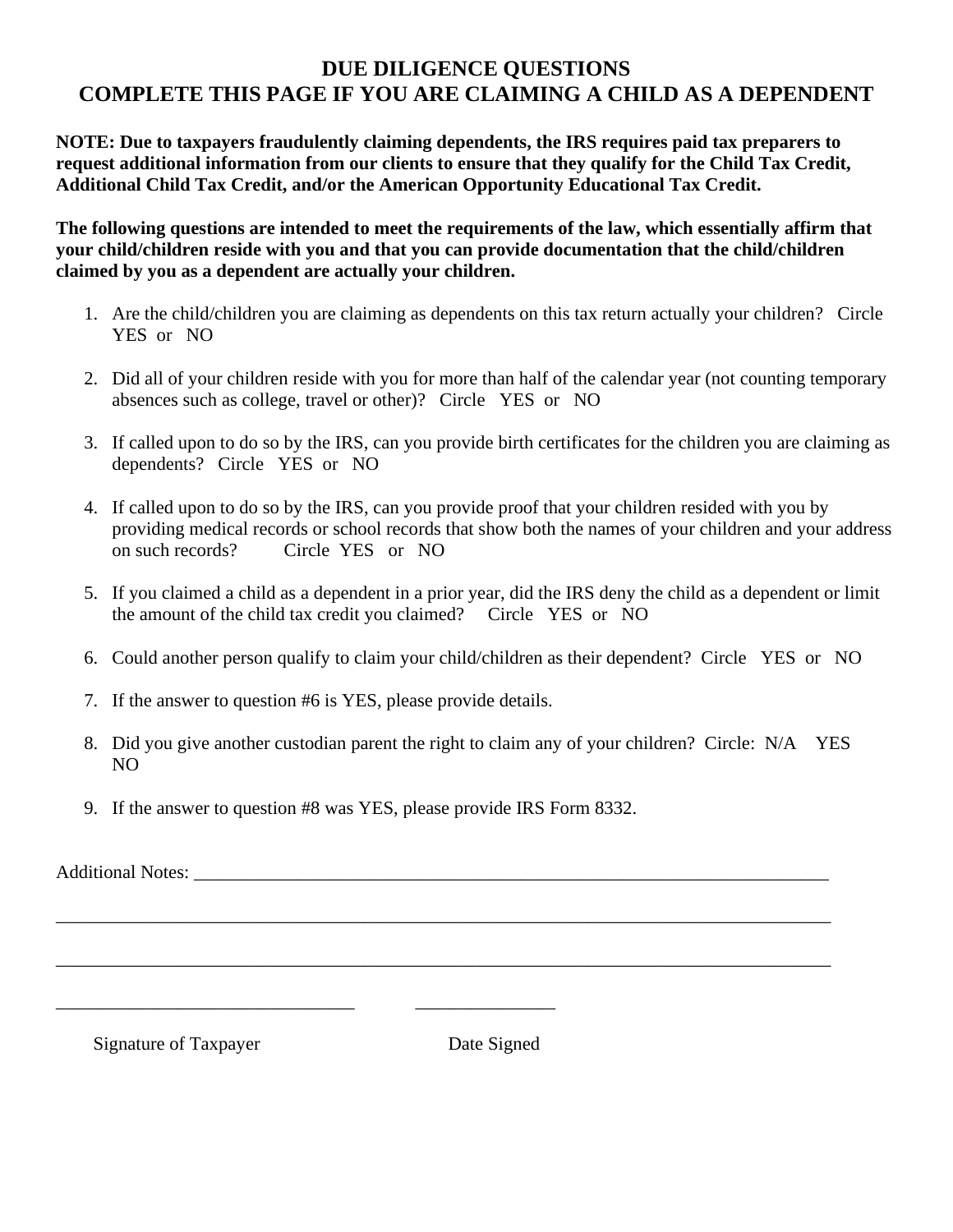# **2019 Estimated Payments Made by You**

# **NOTE: DO NOT RETURN THIS PAGE IF BLANK**

**NOTE: Only Include Federal, State & Local Estimated Payments You Made Relating to The 2019 Tax Year. Do Not Include Any Payments Relating to Assessments You Received For Pre-2019 Tax Years.** 

**Insert Dollar Amounts Paid Under Appropriate Columns**

| <b>Date of Payment</b><br>Show<br>Mth/Day/Year | Federal \$ | PA \$ | Local \$<br><b>Husband</b> | Local \$<br>Wife |
|------------------------------------------------|------------|-------|----------------------------|------------------|
|                                                |            |       |                            |                  |
|                                                |            |       |                            |                  |
|                                                |            |       |                            |                  |
|                                                |            |       |                            |                  |
|                                                |            |       |                            |                  |
|                                                |            |       |                            |                  |
|                                                |            |       |                            |                  |
|                                                |            |       |                            |                  |

**NOTE**: If you did not document your **IRS estimated tax payments** or cannot find your support, the IRS offers online assistance where you can review your most recent 24 months of payments. Go to [www.irs.gov](http://www.irs.gov/), select View Your Account, then Select "Create or view your account"

**NOTE**: If you did not document your **PA estimated tax payments** or cannot find your support, the PA DOR offers telephone assistance. Dial 1-888-728-2937; Select MENU ITEM #1; Select MENU ITEM #2; Select MENU ITEM #2;

ENTER SSN FOLLOWED BY # sign; ENTER 2, 2019, #, 0 AND #

# **2020 Estimated Tax Payments**

**Do you want KFS to prepare your 2020 quarterly estimated taxes for you? Respond by circling YES or NO. If YES is not selected, the default is that KFS will NOT prepare your 2020 estimated taxes.**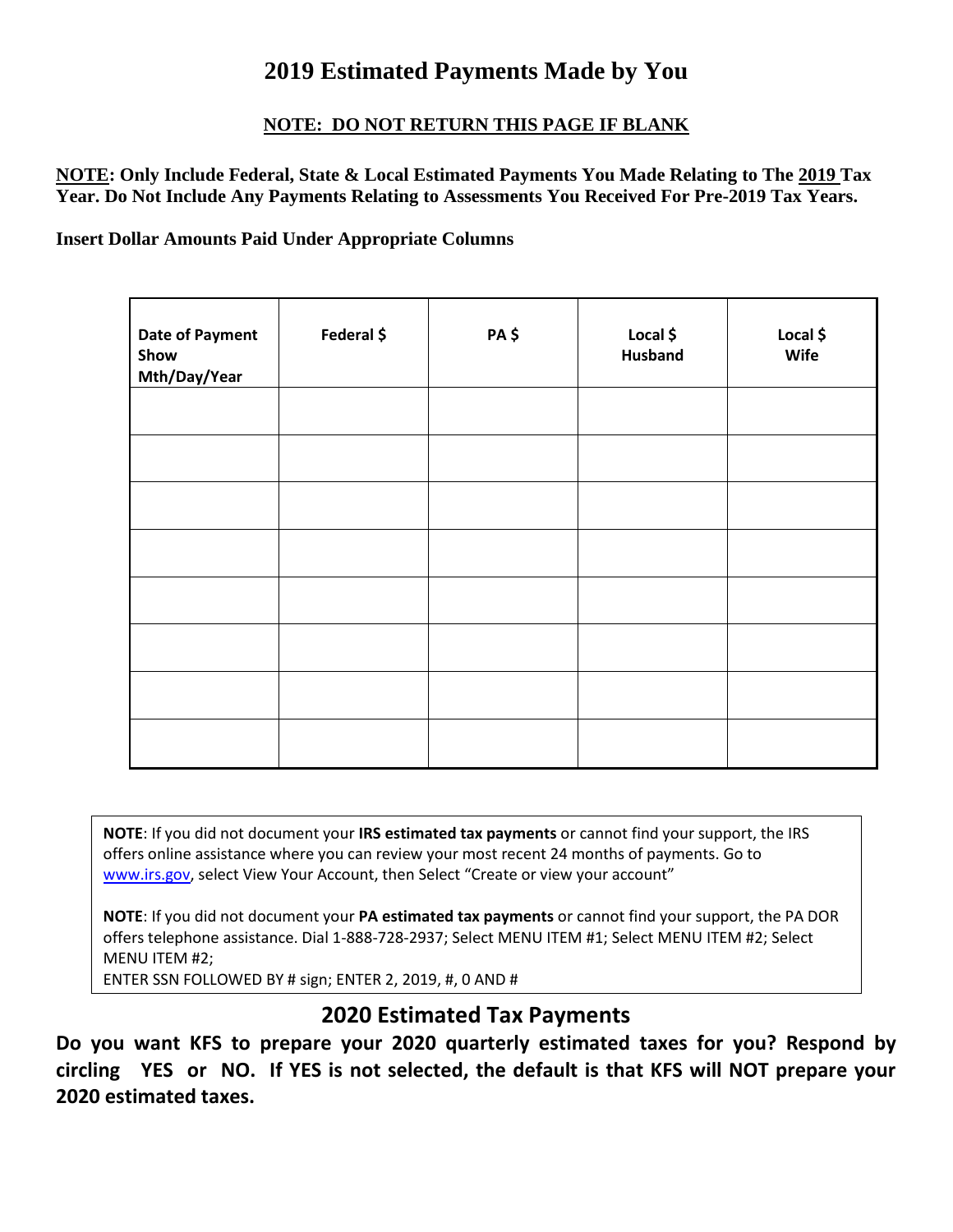# **DAY CARE EXPENSES**

# **NOTE: DO NOT RETURN THIS PAGE IF BLANK**

|                      | Name of                  | <b>Street Address,</b> | <b>Provider's</b> |                |
|----------------------|--------------------------|------------------------|-------------------|----------------|
| <b>Name of Child</b> | <b>Day Care Provider</b> | City, Zip Code         | SSN/EIN           | \$ Amount Paid |
|                      |                          |                        |                   |                |
|                      |                          |                        |                   |                |
|                      |                          |                        |                   |                |
|                      |                          |                        |                   |                |
|                      |                          |                        |                   |                |
|                      |                          |                        |                   |                |
|                      |                          |                        |                   |                |
|                      |                          |                        |                   |                |
|                      |                          |                        |                   |                |
|                      |                          |                        |                   |                |
|                      |                          |                        |                   |                |
|                      |                          |                        |                   |                |
|                      |                          |                        |                   |                |
|                      |                          |                        |                   |                |
|                      |                          |                        |                   |                |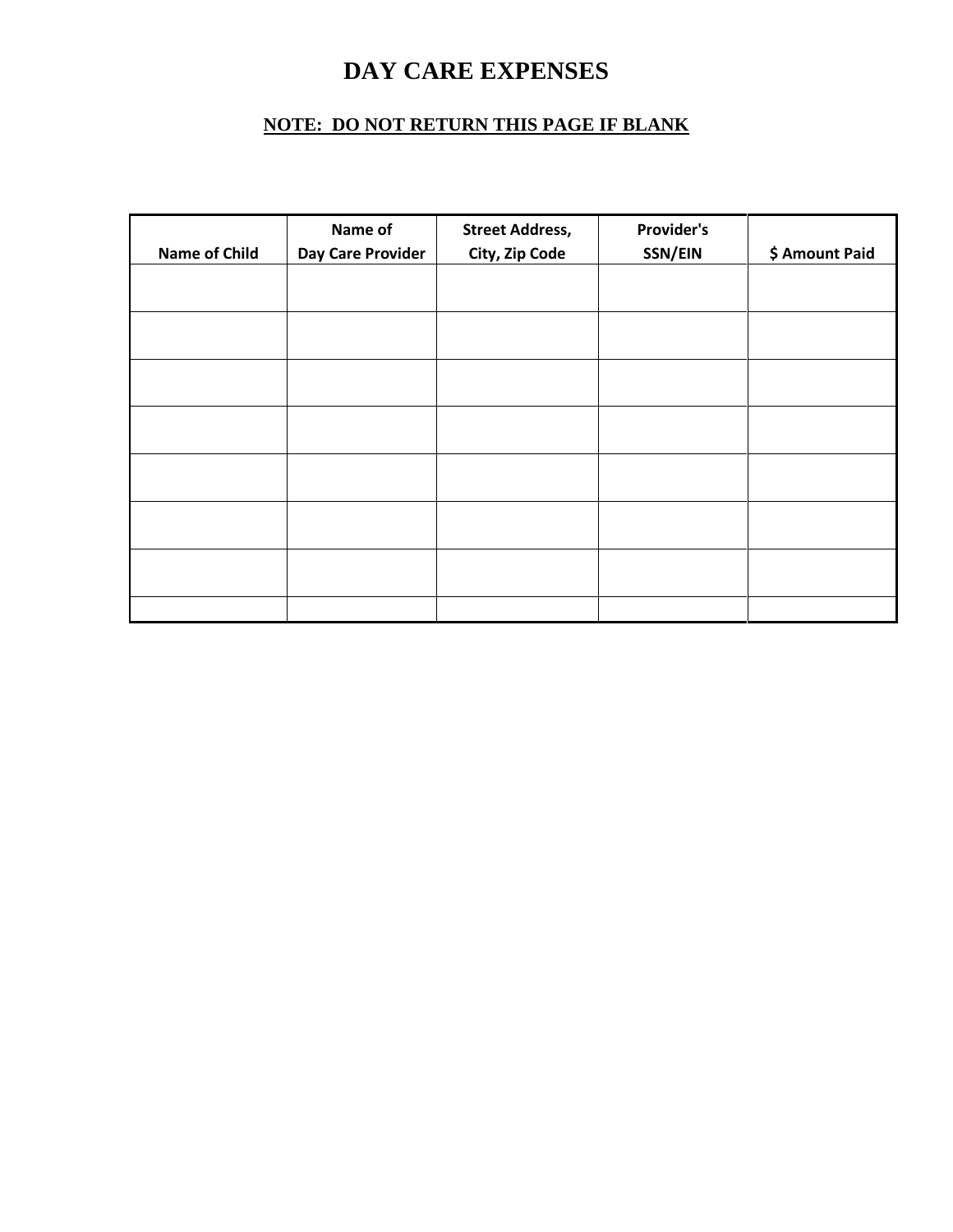# **MEDICAL & DENTAL EXPENSES**

**List ONLY UNREIMBURSED medical expenses. EX: if the bill was for \$500 and your insurance carrier paid \$400, list only the \$100 unreimbursed amount below.**

**Note: Do NOT include pre-tax contributions deducted from your paycheck**

**Note: Do NOT send us your medical bills & receipts**

**Note: Taxpayers are only allowed to claim medical expenses if the expenses exceed 10% of your income. To see if you may qualify, multiply line 37 of page 1 of your 2018 Form 1040 by 10%. If you believe that your 2019 income is comparable to your 2017 income, and you do not exceed the 10% threshold, you likely do not qualify.**

|                                                                                                                                                                    | \$ Amount |
|--------------------------------------------------------------------------------------------------------------------------------------------------------------------|-----------|
| Health care insurance (do <b>NOT</b> include Medicare or pre-<br>tax amounts shown on W-2 Form). Self-employed<br>persons: enter premiums on Page 19 and not here. |           |
| Dental care insurance                                                                                                                                              |           |
| Long-term care insurance - husband                                                                                                                                 |           |
| Long-term care insurance - wife                                                                                                                                    |           |
| Doctors                                                                                                                                                            |           |
| Dentists                                                                                                                                                           |           |
| Eyeglasses, contacts, etc.                                                                                                                                         |           |
| Prescriptions                                                                                                                                                      |           |
| Other: List below                                                                                                                                                  |           |
|                                                                                                                                                                    |           |
|                                                                                                                                                                    |           |
|                                                                                                                                                                    |           |
|                                                                                                                                                                    |           |
| <b>Total Medical</b>                                                                                                                                               |           |
|                                                                                                                                                                    |           |
| <b>Medical Mileage</b>                                                                                                                                             |           |
| Tolls & Parking paid for medical care                                                                                                                              |           |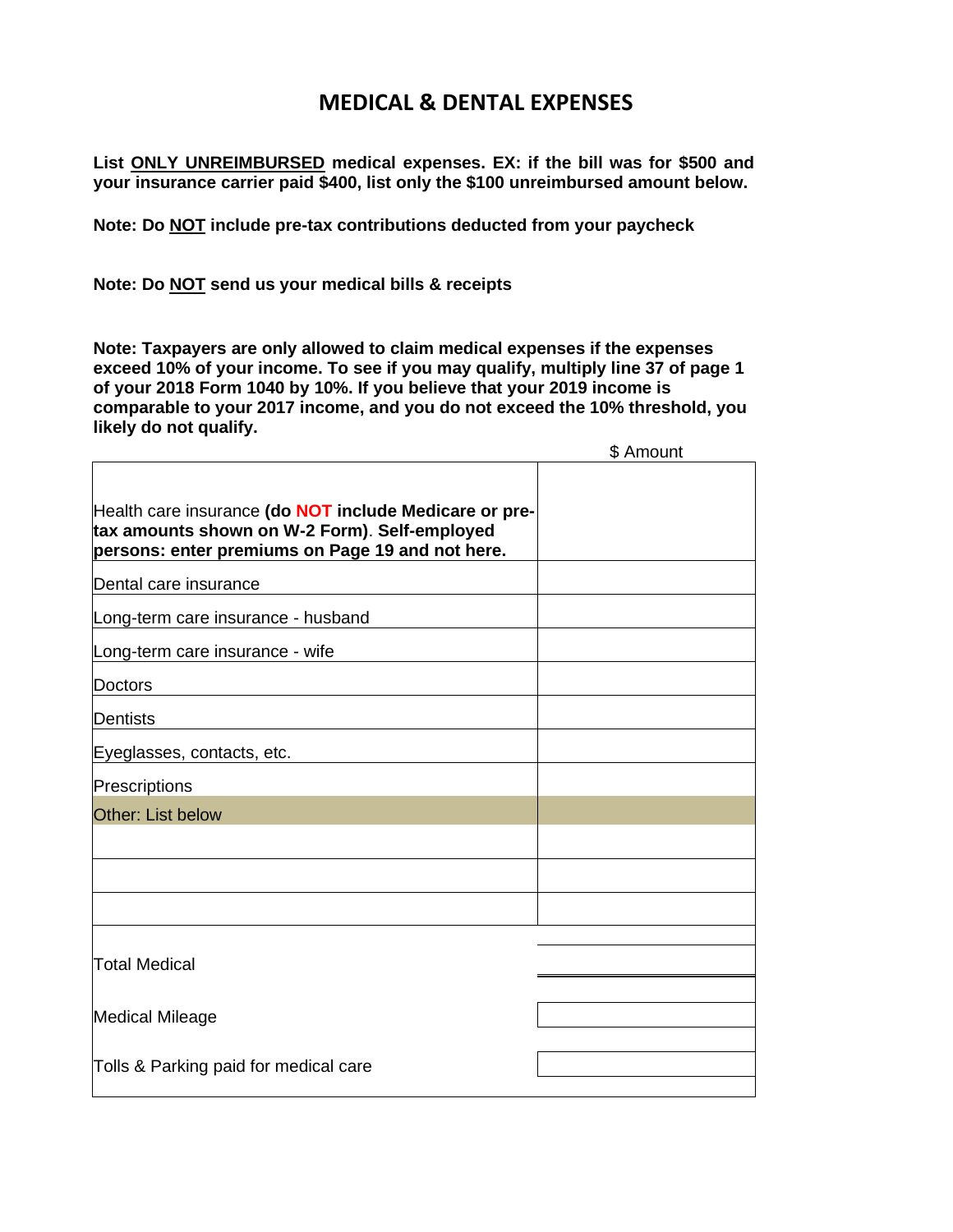# **CHARITABLE DONATIONS MADE BY CHECK OR CASH**

**NOTE: The IRS requires that ALL cash contributions of less than \$250 be evidenced by a check or written receipt from the charitable organization, or by a payroll deduction. Cash contributions without a written receipt from the charity are NOT allowed per the IRS. To confirm that you have such a written receipt, insert "Yes" in column C. Failure to inset a check mark in Column C will be considered by us that you lack the required documentation and cannot claim a tax deduction.**

**NOTE: For individual donations OVER \$249, the IRS requires that you have a contemporaneous written acknowledgement from the charity stating that you did NOT receive any goods or services in return for your donation. If your receipt lacks this required IRS language, contact the donee organization and request that it send you a receipt with the IRS required language. Insert a "Yes" in column E if you have already received the required written statement from the charity. Failure to have this acknowledgement results in no tax deduction allowed.**

**NOTE: The IRS does NOT allow taxpayers to deduct cash contributions to a place of worship which are not substantiated by a written proof of the donation. Thus, rather than putting cash in a poor box or a basket being passed around the church, be sure to insert your check in the envelope provided by your place of worship so that you can claim a tax deduction.**

# **NOTE: Do NOT send KFS your individual receipts!!!**

| Д                                              | B                       | C.                     | Ŋ                  |
|------------------------------------------------|-------------------------|------------------------|--------------------|
|                                                |                         | If \$249 or less       | If more than \$249 |
|                                                | <b>Cash or check</b>    | <b>Canceled Check</b>  | <b>Written</b>     |
|                                                | <b>Contribution</b>     | <b>Written Receipt</b> | Acknowledgement    |
| <b>List Name of Charitable</b><br>Organization | <b>Amount</b>           | Available?             | Obtained?          |
| in this column                                 | <b>Insert \$ Amount</b> | <b>Insert "Yes" to</b> | Insert "Yes" to    |
|                                                | in this column.         | claim deduction.       | claim deduction.   |
| EX1: United Way                                | \$50                    | Yes                    |                    |
| EX2: Church of Good Faith                      | \$2500                  |                        | Yes                |
|                                                |                         |                        |                    |
|                                                |                         |                        |                    |
|                                                |                         |                        |                    |
|                                                |                         |                        |                    |
|                                                |                         |                        |                    |
|                                                |                         |                        |                    |
|                                                |                         |                        |                    |
|                                                |                         |                        |                    |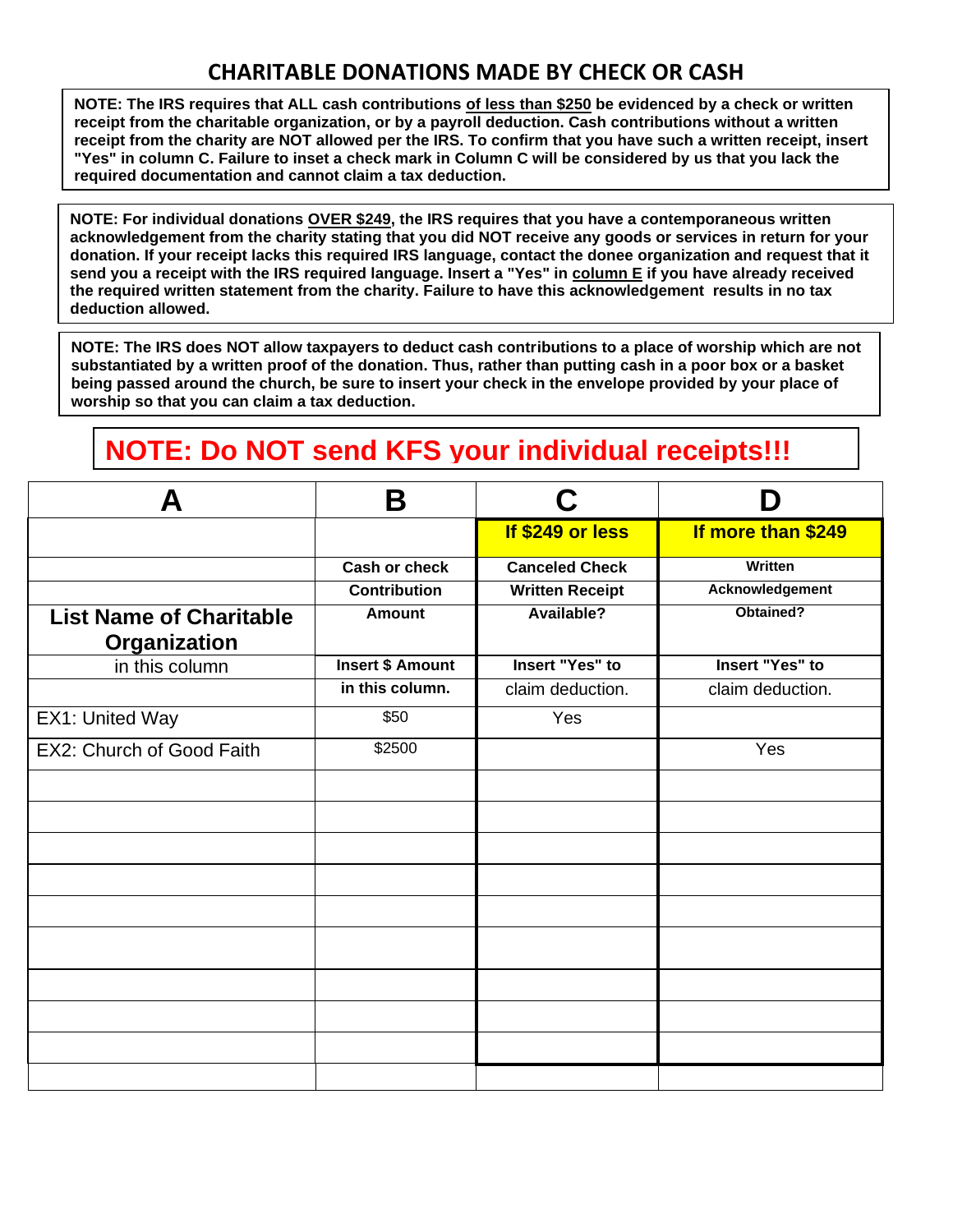# (Be sure to insert your name here) **RENTAL INCOME PROPERTIES DO NOT RETURN THIS PAGE TO US IF BLANK**

| List the <b>COMPLETE</b> address for each rental real estate property |             |                   |             |
|-----------------------------------------------------------------------|-------------|-------------------|-------------|
|                                                                       |             |                   |             |
| <u> 1989 - Johann Barbara, martin amerikan basa</u><br>B              |             |                   |             |
| С<br><u> 1989 - Johann Stoff, fransk politik (f. 1989)</u>            |             |                   |             |
|                                                                       |             | <b>Properties</b> |             |
| <b>Income</b>                                                         | A           | B                 | C           |
| <b>Rental Income Received</b>                                         |             |                   |             |
| <b>Expenses</b>                                                       |             |                   |             |
| Advertising                                                           |             |                   |             |
| Automobile - COMPLETE Page 18                                         | <b>XXXX</b> | <b>XXXX</b>       | <b>XXXX</b> |
| Cleaning & Maintenance                                                |             |                   |             |
| Commissions                                                           |             |                   |             |
| Insurance                                                             |             |                   |             |
| <b>Professional Fees</b>                                              |             |                   |             |
| <b>Management Fees</b>                                                |             |                   |             |
| Mortgage Interest                                                     |             |                   |             |
| Repairs                                                               |             |                   |             |
| <b>Supplies</b>                                                       |             |                   |             |
| <b>Taxes</b>                                                          |             |                   |             |
| <b>Utilities</b>                                                      |             |                   |             |
|                                                                       |             |                   |             |
|                                                                       |             |                   |             |
|                                                                       |             |                   |             |
|                                                                       |             |                   |             |
|                                                                       |             |                   |             |
| <b>Total Expenses</b>                                                 |             |                   |             |
| <b>Net Income or (Loss)</b>                                           |             |                   |             |
| # Days property was rented                                            |             |                   |             |
| # Days property used for personal use                                 |             |                   |             |
| # Days property was vacant                                            |             |                   |             |
| Total # days                                                          | 365         | 365               | 365         |

If you purchased any assets or made improvements greater than \$500, provide **copies** of invoices paid. Do **NOT** include these expenditures above.

**Note: If you are claiming that you are a real estate professional or wish to claim the Qualified Business Income deduction, indicate below the number of hours you devoted to each of your rental properties. When indicating the hours devoted to each property, the IRS requires that the hours be substantiated by you.**

| Enter Number of hours devoted: |  |  |  |
|--------------------------------|--|--|--|
|--------------------------------|--|--|--|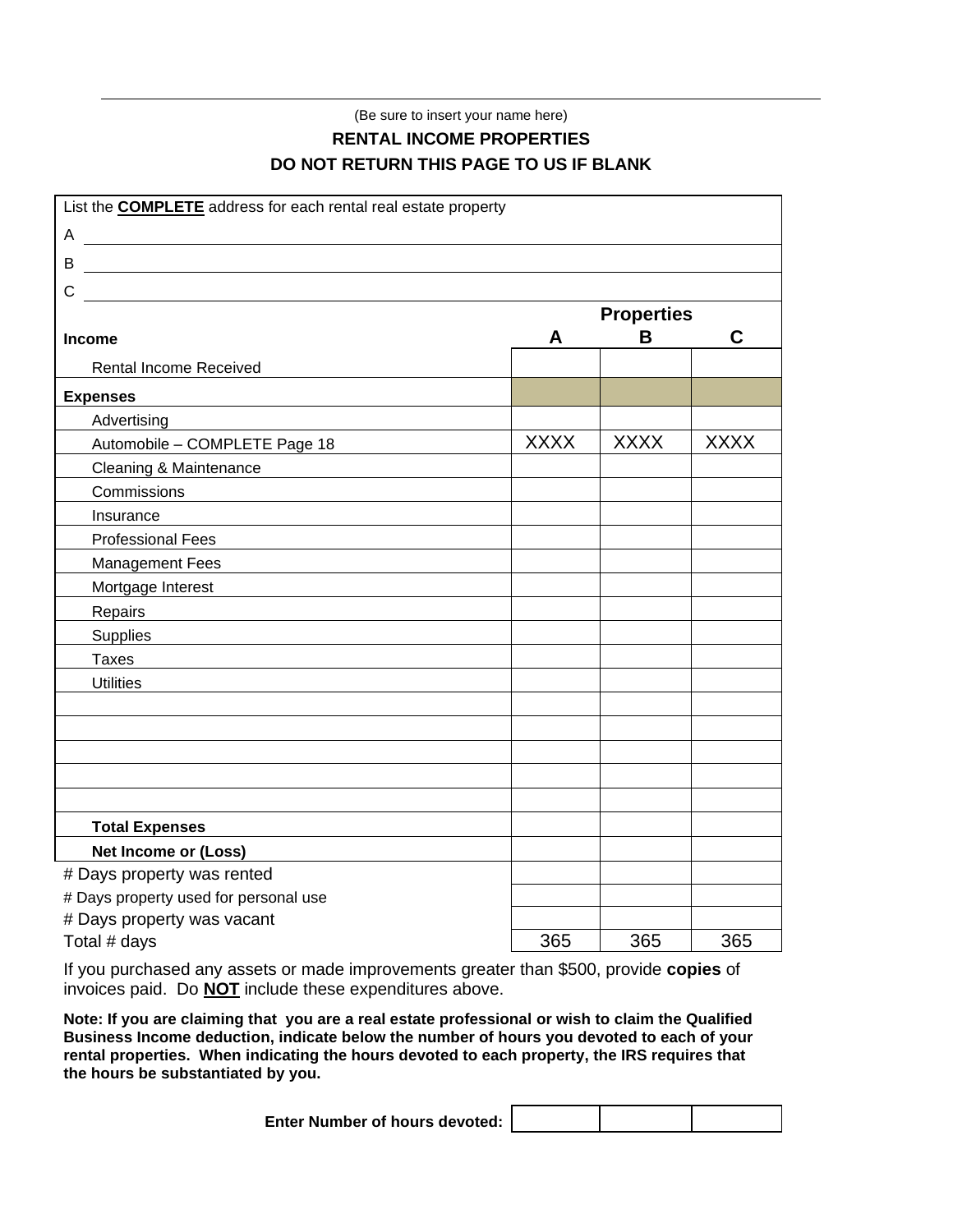#### **VEHICLE WORKSHEET DO NOT RETURN THIS PAGE TO US IF NOT USED**

#### **IF YOU INCURRED AUTO EXPENSES RELATED TO RENTAL PROPERTIES OR ARE SELF-EMPLOYED, COMPLETE THIS WORKSHEET**

**NOTE: The IRS REQUIRES that any taxpayer claiming vehicle expenses maintain a contemporaneous WRITTEN logbook. "Contemporaneous" means in "close" proximity to the date of activity. The logbook must show the odometer reading as of January 1 and December 31 of the tax year, date(s) of business travel, the trip mileage, the place(s) driven, and the business purpose of each trip. If a taxpayer fails to maintain this WRITTEN logbook, the IRS and the courts have ruled that the taxpayer is NOT allowed to claim a vehicle expense. If audited by the IRS, taxpayers will be required to provide a copy of the written mileage book, all vehicle maintenance and repair bills, and an appointment book or calendar showing business activities during the year.** 

Did you know that you may be able to get a history of your vehicle's service records from CarFAX?

**Did you maintain a written contemporaneous mileage logbook showing the required IRS substantiation? Circle YES or NO.** [Note: some taxpayers satisfy this requirement using the MileIQ app]

**If you circled NO, you are not entitled to a vehicle tax deduction** and thus there is no need to complete the requested information below.

Note: the total mileage for the year is the difference between the mileage at the end of the year and the mileage at the beginning of the calendar year. The total business mileage is the sum of the business trip mileage recorded in your business mileage logbook.

|                 | Name of          | Very 1st<br><b>Month</b><br>& Year | Original       | <b>Business</b>  | Personal         | <b>Total</b>     |              |
|-----------------|------------------|------------------------------------|----------------|------------------|------------------|------------------|--------------|
|                 | <b>Spouse</b>    | Used for                           | Cost of        | <b>Mileage</b>   | <b>Mileage</b>   | <b>Mileage</b>   | Parking &    |
| <b>Vehicle</b>  |                  |                                    |                |                  |                  |                  |              |
| Year/Model/Make | <b>Using Car</b> | <b>Business</b>                    | <b>Vehicle</b> | <b>This Year</b> | <b>This Year</b> | <b>This Year</b> | <b>Tolls</b> |
|                 |                  |                                    |                |                  |                  |                  |              |
|                 |                  |                                    |                |                  |                  |                  |              |
|                 |                  |                                    |                |                  |                  |                  |              |
|                 |                  |                                    |                |                  |                  |                  |              |
|                 |                  |                                    |                |                  |                  |                  |              |

**You MUST answer the following questions to claim this tax deduction:** 

- **1. Did you have another vehicle available for personal use? Circle YES or NO**
- **2. Was the vehicle(s) listed above available for use during non-business hours? Circle YES or NO**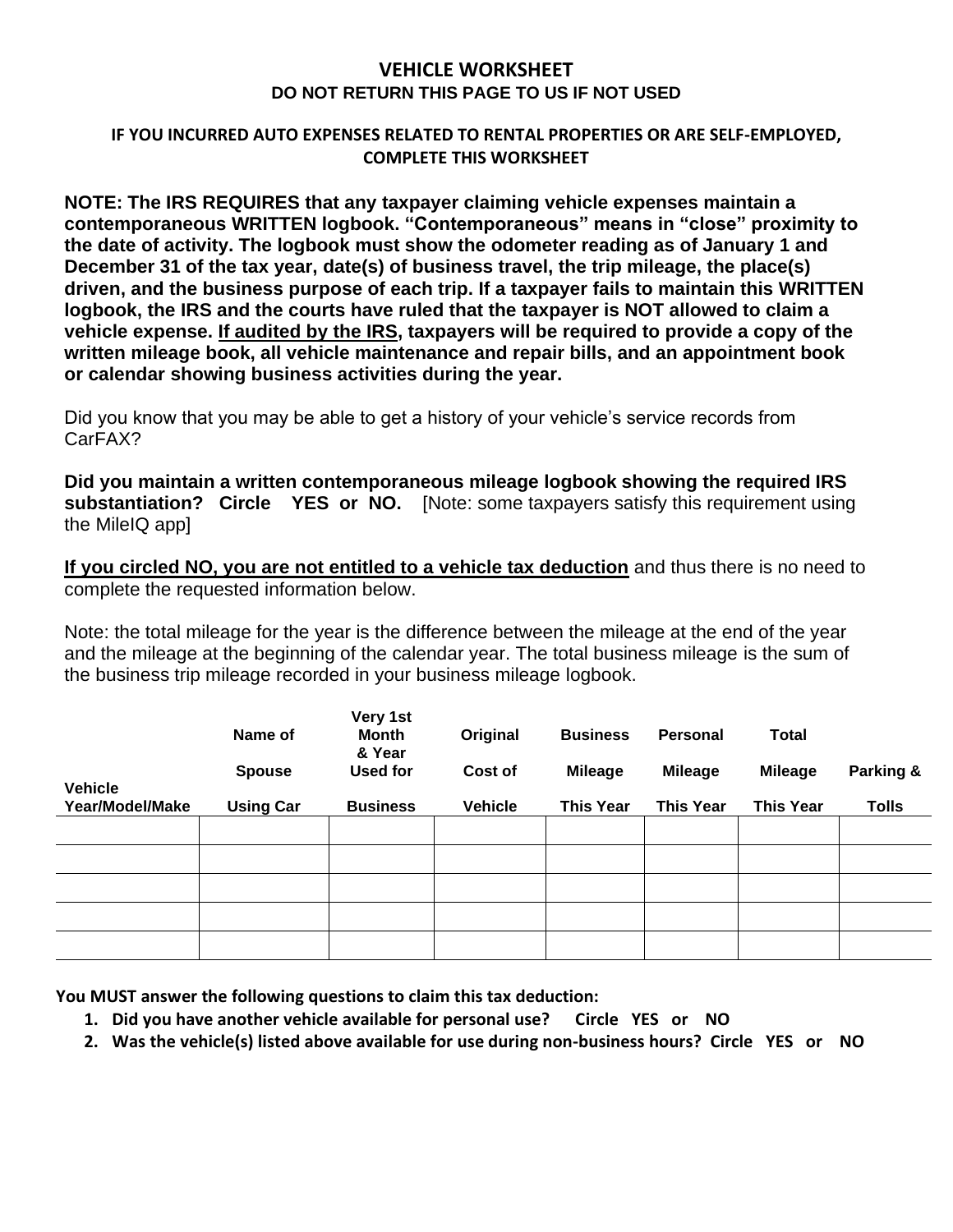# **SELF-EMPLOYMENT EARNINGS - FOR SOLE PROPRIETORSHIPS ONLY!!**

# **\*\*\* NOTE: Do NOT complete this page if KFS maintains your accounting records \* \* \***

| Category                        | <b>Amount</b>  | Category                            | <b>Amount</b> |
|---------------------------------|----------------|-------------------------------------|---------------|
| <b>Gross Income</b>             |                | Entertainment                       |               |
| Gross Income                    |                | <b>Office Expenses</b>              |               |
| Less Returns/Allowances         |                | Postage & Shipping                  |               |
| <b>Total Net Revenues</b>       |                | Printing                            |               |
| <b>Cost of Sales</b>            |                | Accounting, Legal, & Payroll        |               |
| <b>Beginning Inventory</b>      |                | Recruiting                          |               |
| Purchases                       |                | Relocation                          |               |
| Cost of Labor                   |                | <b>Rent - Real Estate</b>           |               |
| <b>Materials and Supplies</b>   |                | Rent - Equipment                    |               |
| Freight In                      |                | Repairs & Maintenance               |               |
| Other                           |                | Salaries & Wages                    |               |
| Other                           |                | Security                            |               |
| <b>Ending Inventory</b>         |                | Supplies                            |               |
| <b>Total Cost of Sales</b>      |                | Taxes - Employer Payroll            |               |
| <b>Gross Profit</b>             |                | <b>Taxes - Real Estate</b>          |               |
| <b>Deductions</b>               |                | Taxes - Other                       |               |
| Advertising                     |                | Telephone                           |               |
| Automobile-Complete Page 18     | XXXXXXXXXXXXXX | <b>Temporary Help</b>               |               |
| <b>Bank Service Fees</b>        |                | Training                            |               |
| <b>Charitable Contributions</b> |                | Travel & Lodging                    |               |
| <b>Credit Card Fees</b>         |                | Uniforms                            |               |
| Commissions                     |                | <b>Utilities - Cable</b>            |               |
| Computer                        |                | Electric & Gas                      |               |
| Education                       |                | <b>Heating Oil</b>                  |               |
| <b>Contracted Services</b>      |                | Recycling & Trash                   |               |
| Delivery & Freight              |                | Water                               |               |
| <b>Dues &amp; Subscriptions</b> |                | Home Office - Complete Page 20      | <b>XXXX</b>   |
| Fines & Penalties               |                | <b>Other Income</b>                 |               |
| Gifts                           |                | Dividend & Interest - Provide 1099s |               |
| Insurance                       |                |                                     |               |
| <b>General Liability</b>        |                | <b>Other Expenses</b>               |               |
| <b>Workers Comp</b>             |                | Interest                            |               |
| Auto Insurance                  |                | Mortgage                            |               |
| Health Insurance                |                | Loan                                |               |
| Janitorial/Trash                |                |                                     |               |
| Licenses & Permits              |                | Health & Dental Insurance Premiums  |               |
| Meals                           |                |                                     |               |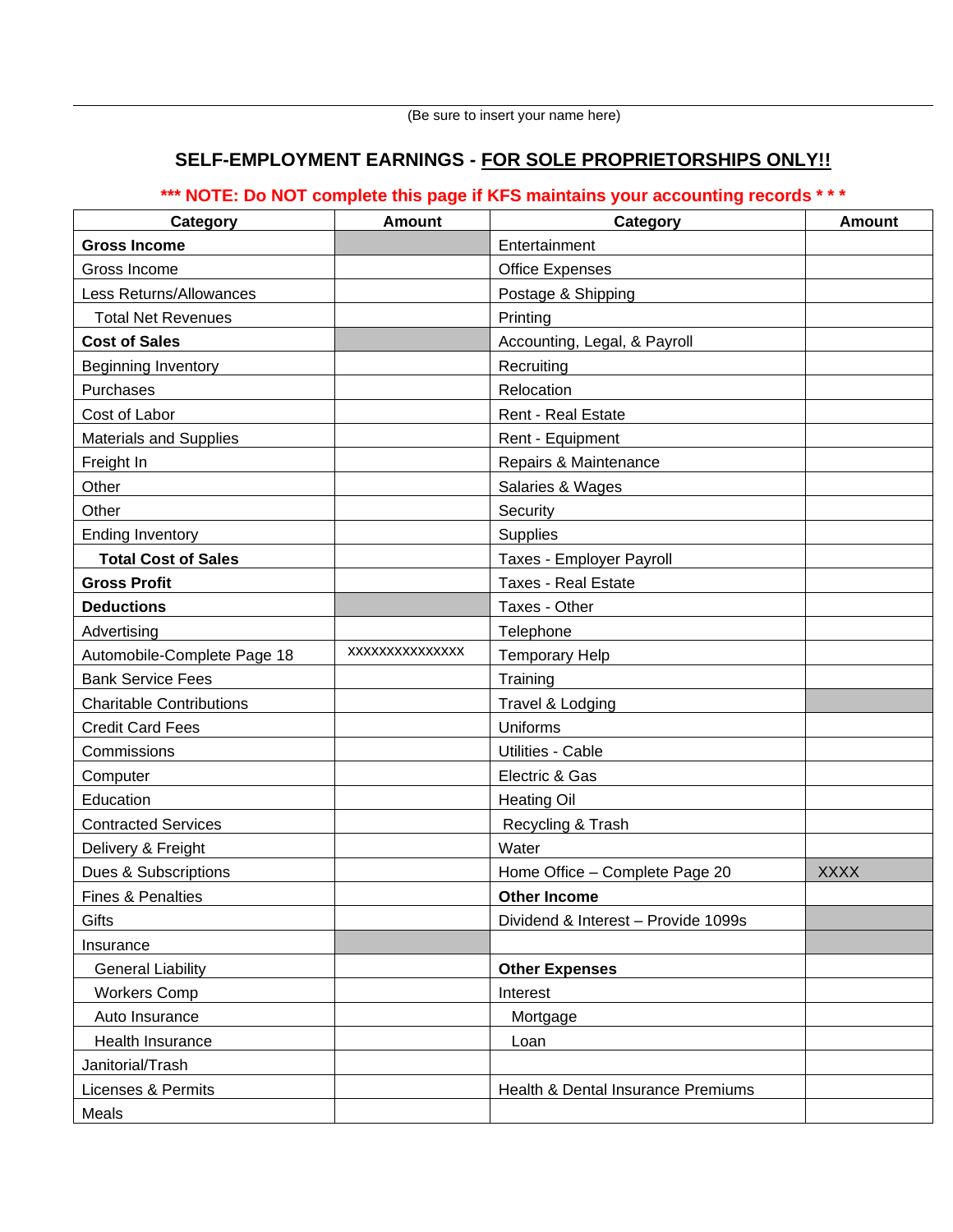(Be sure to insert your name here)

\_\_\_\_\_\_\_\_\_\_\_\_\_\_\_\_\_\_\_\_\_\_\_\_\_\_\_\_\_\_\_\_\_\_\_\_\_\_\_\_\_\_\_\_\_\_\_\_\_\_

#### **HOME OFFICE DEDUCTION**

#### **DO NOT RETURN THIS PAGE TO US IF NOT USED**

#### **FOR SOLE PROPRIETORS OR SINGLE MEMBER LLCS ONLY**

**NOTE: To claim a claim a home office deduction, you must be self-employed and use a portion of your residence EXCLUSIVELY & REGULARLY for business purposes.**

**Do you wish to claim a home office on your federal Schedule C? Circle YES or NO. If you fail to answer the question, the default response is NO.**

**NOTE: PA requires that you pay use tax on gas & electric usage if you claim a home office deduction by remitting an online payment. Thus, on page 1 of 2, be sure to include the total gas & electric paid during the calendar year. If you have read our blog postings, you are aware that the PA Dept. of Revenue often targets taxpayers for an audit exam if they claim a home office. We suggest that you read these blogs to educate yourself.** 

**Please circle YES or NO if you wish to claim a home office for PA. If you fail to answer this question, the default response is NO.** 

**NOTE: If husband and wife each have a self-employed business and wish to claim the PA Home office, please complete a SEPARATE SCHEDULE for each spouse.**

| Total Square Footage of Home (to be completed by new clients or first use)                                                                  |  |
|---------------------------------------------------------------------------------------------------------------------------------------------|--|
| Square Footage of Business Use (to be completed by new clients only)                                                                        |  |
| Homeowner's Insurance                                                                                                                       |  |
| Date Home First Used for Business (to be completed by new clients or first use)                                                             |  |
| Original Purchase Price of Home (to be completed by new clients or first use)                                                               |  |
| Value of Land When Home was Purchased or percentage of purchase price that applies to land<br>(to be completed by new clients or first use) |  |
| Improvements Made to Home (show amounts, month & year when made & describe<br>improvement below)                                            |  |

Provide a listing showing date of improvement, short description of improvement, and cost of improvement and send that listing to KFS.

Itemize below any other expenses spent on the home, include description of expense & dollar amount.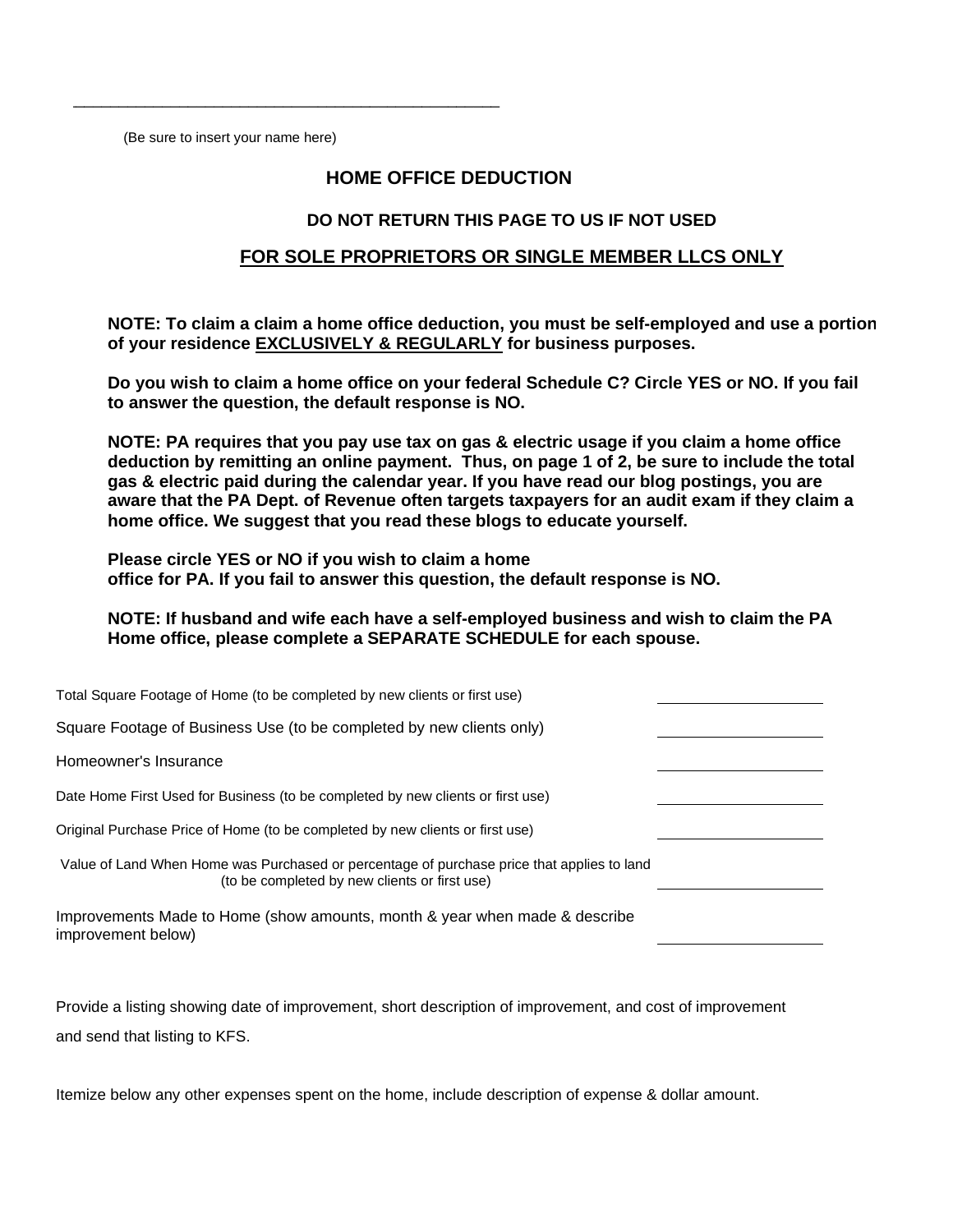# **IRA & SEP RETIREMENT PLAN CONTRIBUTIONS**

**\*\*\* DO NOT RETURN THIS PAGE TO KFS IF NOT APPLICABLE \*\*\***

# **NOTE: DO NOT INCLUDE 401k OR OTHER W2 DEDUCTIONS on this page**

**Insert: Name of Person(s) making contribution in columns with boxes**



**Insert on this line the name of the person(s) who made the retirement contribution**

#### **2019 Contributions ALREADY MADE:**

Traditional IRA contribution

Roth IRA contribution

2019 SEP Contribution (self-employed individual)

**NOTE: We recommend to our clients that they do not make an IRA or SEP contribution until their tax returns have been prepared to determine if they are eligible to make a retirement contribution and the eligible amount. If you have not yet made a 2019 retirement plan contribution and would like to do so, please complete the section below.**

#### **2019 Contributions You're Interested in Making:**

(Be sure to enter \$ amount you desire to make (or insert "Maximum")





#### **Insert on this line the name of the person(s) who will make the retirement contribution**

Traditional IRA contribution

Roth IRA contribution

2019 SEP Contribution (self-employed individual)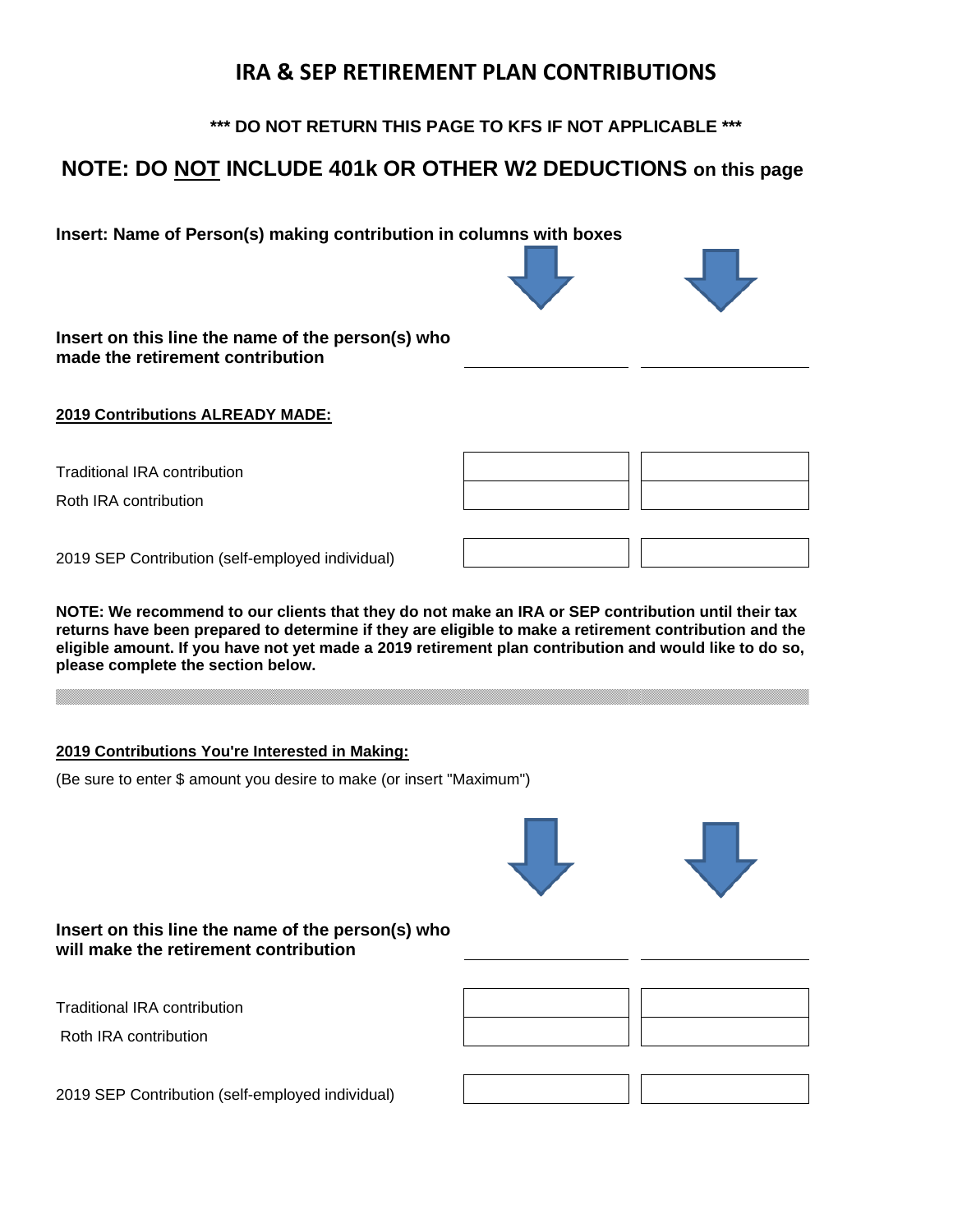# (Be sure to insert your name here) **SEC 529 PLAN CONTRIBUTIONS**

# **NOTE: DO NOT RETURN THIS PAGE TO US IF NOT APPLICABLE**

#### **NOTE: PLEASE SEND US COPIES OF THE STATEMENTS SHOWING THE 529 PLAN CONTRIBUTIONS, AND ALSO PLEASE PROVIDE THE INFO REQUESTED BELOW**



#### **Insert on this line the name of the parent who MADE the 529 contribution**

(Note: this is an annual limitation of \$15,000 that a donor can make each year to any one individual without filing a gift tax return. A five-year contribution of up to \$75,000 may be made in one calendar year. Before doing so, consult with your tax professional.

| 2019 contribution amount   |  |  |
|----------------------------|--|--|
| Name of 529 Plan Recipient |  |  |
| <b>SSN of Recipient</b>    |  |  |

2019 contribution amount Name of 529 Plan Recipient SSN of Recipient

2019 contribution amount Name of 529 Plan Recipient SSN of Recipient

**NOTE: THERE IS NO FEDERAL TAX DEDUCTION FOR MAKING A 529 CONTRIBUTION. SOME STATES, LIKE PA, ALLOW A DEDUCTION. To maximize the PA tax savings, do NOT have one spouse make more than a \$15,000 contribution PER CHILD.**